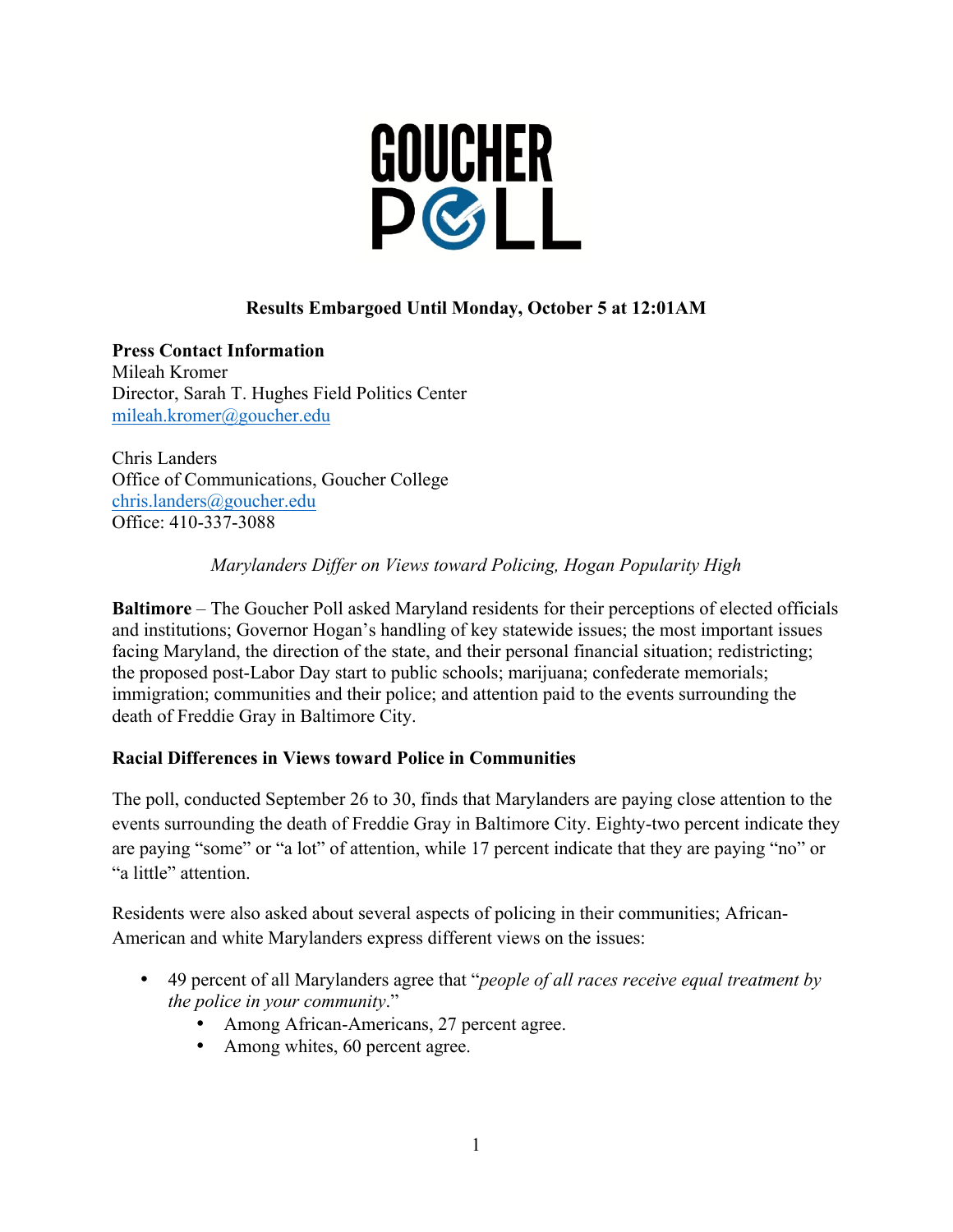- 66 percent of Marylanders agree that "*police in your community are held accountable for misconduct*."
	- Among African-Americans, 47 percent agree.
	- Among whites, 77 percent agree.
- 61 percent of Marylanders agree that "*the racial makeup of a community's police department should be similar to the racial makeup of the people living in that community*."
	- Among African-Americans, 66 percent agree.
	- Among whites, 57 percent agree.
- 51 percent of Marylanders agree that "*police officers should be required to live in the communities in which they serve*."
	- Among African-Americans, 59 percent agree.
	- Among whites, 44 percent agree.
- 77 percent of Marylanders agree that "*in general, police officers are respected in your community*."
	- Among African-Americans, 69 percent agree.
	- Among whites, 81 percent agree.

"As the trials of the officers in the Freddie Gray case begin, the nation's attention will again turn to Baltimore City," said Mileah Kromer, director of the Sarah T. Hughes Field Politics Center. "The stark racial differences in our results suggest that regardless of the outcomes of the six trials, political and community leaders in Maryland will need to continue working to develop solutions to address these divisions in police-community relations."

#### **Governor Hogan, the Direction of the State, and Redistricting**

Nine months into his term, 58 percent of Maryland residents approve of the way Larry Hogan is handling his job as Governor; 18 percent disapprove, and 23 percent don't know. Similarly, 54 percent hold a favorable view of the Governor, 15 percent unfavorable, and 30 percent don't know.

Residents were also asked about Hogan's handling of specific statewide issues:

- 42 percent approve of his handing of job creation, 28 percent disapprove.
- 52 percent approve of his handling of economic growth and development, 21 percent disapprove.
- 40 percent approve of his handling of public education, 33 percent disapprove.
- 52 percent approve of his handling of taxes, 29 percent disapprove.
- 43 percent approve of his handling of crime and criminal justice, 32 percent disapprove.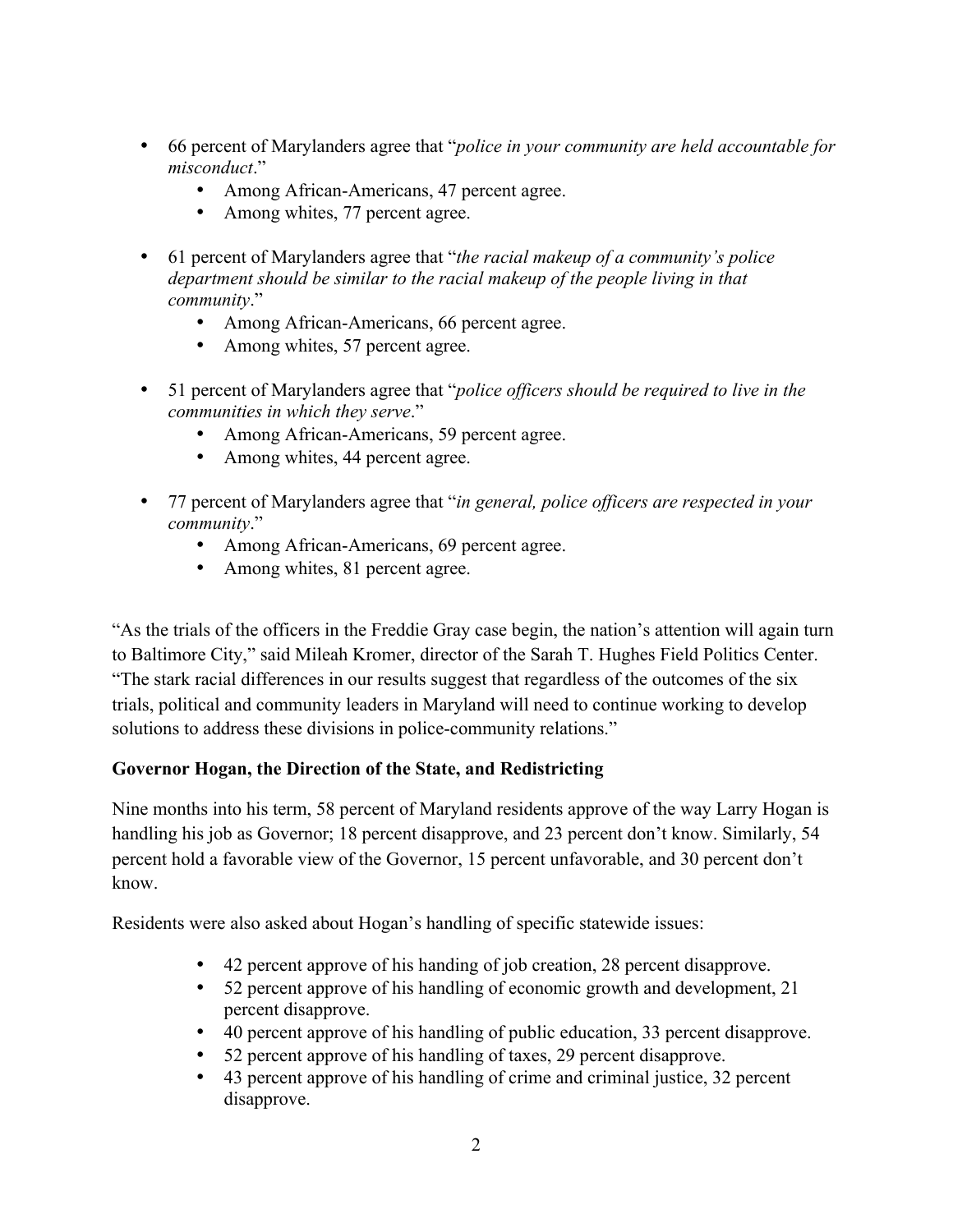- 42 percent approve of his handling of environmental issues, 27 percent disapprove.
- 50 percent approve of his handing of transportation and infrastructure, 29 percent disapprove.

When asked about the most important issue facing the state, residents chose education (15 percent), taxes (14 percent), economic growth and development (13 percent), and jobs and unemployment (11 percent).

Marylanders are more optimistic about the direction the state is heading than they were a year ago. Fifty-six percent say the state is heading in the right direction, compared to the 38 percent found in the September 2014 Goucher Poll.

Asked about their personal financial situation, 29 percent indicate that it is better than a year ago, 49 percent say it is about the same, and 22 percent say it is worse.

When asked to speculate about their personal economic situation a year from now, 47 percent expect it to get better, 39 percent expect it to stay about the same, and 11 percent expect it to get worse.

"In the eyes of many Marylanders, Governor Larry Hogan is off to a good start leading the state. What is notable is that his support crosses party lines. Along with his 80 percent approval rating among his fellow Republicans, 54 percent of Democrats approve of the job he's doing," said Kromer. "A tough test of his leadership ability will come this spring, when he has to work with the heavily Democratic legislature to address important statewide issues like education, public transportation, and budgetary policy."

# **Statewide Policy Issues— Legalization of Marijuana, Redistricting, Post-Labor Day Start to Public Schools, and Confederate Memorials**

Fifty-two percent of Maryland residents support the legalization of marijuana, 42 percent oppose it. When asked who should determine laws regarding marijuana, 31 percent think they should be determined by the federal government, and 64 percent think the laws should be left to the individual states.

With regard to how Maryland should determine voting district lines, 21 percent prefer a system where districts are determined by the State's elected officials and 73 percent prefer a system where districts are determined by an independent commission. Currently, district lines in Maryland are determined by the state's elected officials and are readjusted after each US Census.

The proposal to move the start date of Maryland public schools to after Labor Day weekend continues to garner widespread support among Maryland residents; seventy-two percent support moving the official start date, 19 percent oppose.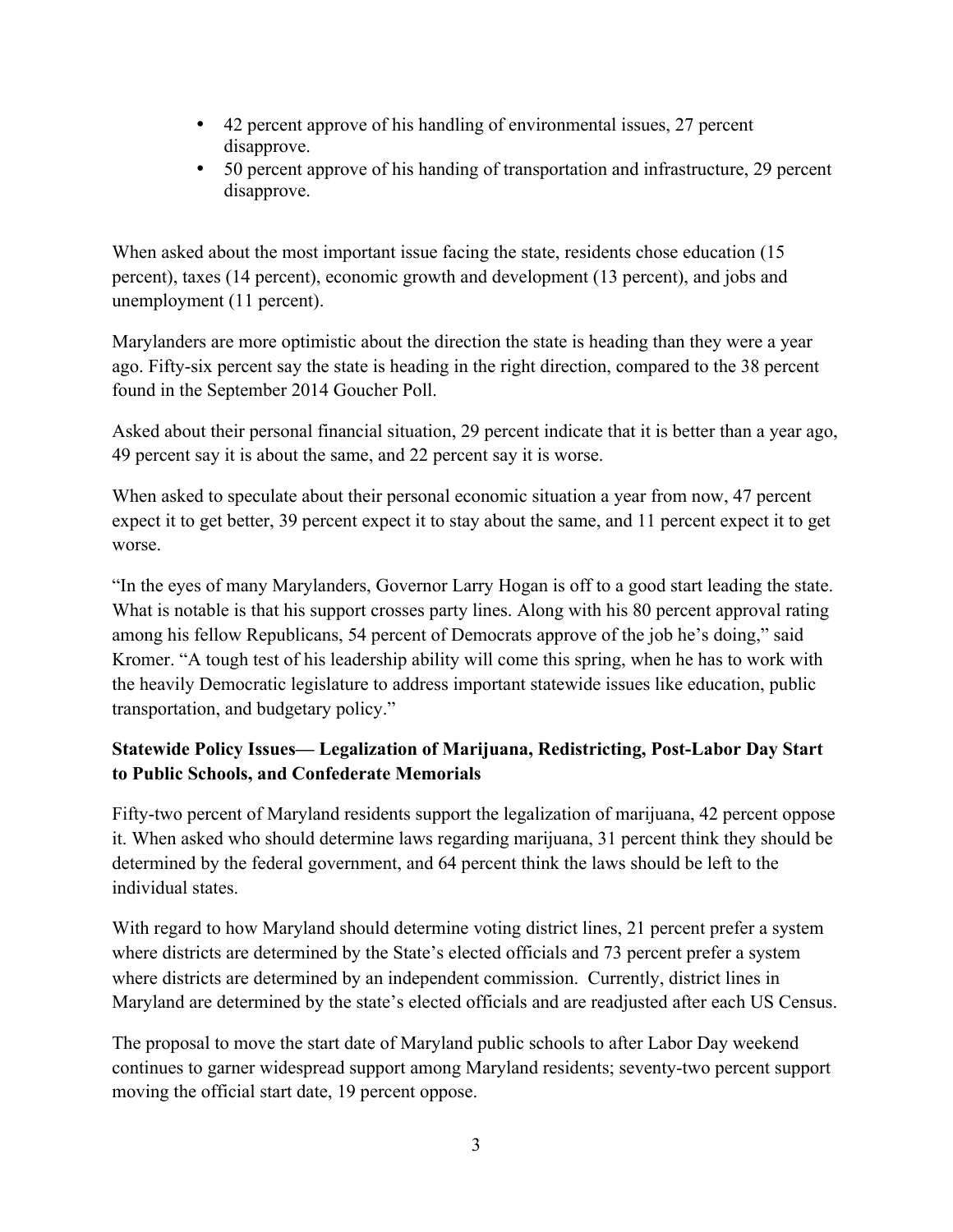Marylanders were also asked to weigh in on whether Confederate memorials, monuments, and statues should be removed from public grounds in Maryland. Sixty-five percent think the memorials should stay, and 28 percent think they should be removed. There was a notable difference along racial lines, with 77 percent of white respondents saying the memorials should stay, compared to 44 percent of African-American respondents.

#### **Views on Undocumented Immigration**

Residents were asked about their general views toward undocumented immigrants working in the United States:

- 62 percent: Undocumented immigrants should be allowed to stay in their jobs and eventually apply for U.S. citizenship.
- 13 percent: Undocumented immigrants should be allowed to stay in their jobs only as temporary guest workers, but not to apply for U.S. citizenship.
- 20 percent: Undocumented immigrants should be required to leave their jobs and leave the United States.

Residents were also asked whether they thought the number of undocumented immigrants coming to the United States in the past decade has increased, decreased, or stayed the same. Seventy-three percent of Marylanders think it has increased, 14 percent think it has stayed about the same, and 8 percent think it has decreased.

According to research from the Pew Research Center based on Census population estimates, the number of undocumented immigrants coming to the US has stayed about the same since  $2005$ .<sup>1</sup>

#### **President Barack Obama and Congress**

President Obama's job approval ratings among Marylanders have remained consistent during his lame duck term in office. Fifty-three percent of Maryland residents approve of the job he is doing, while 38 percent disapprove—nearly identical to the results found in the September 2014 Goucher Poll. Marylanders continue to express their disapproval with Congress; 83 percent disapprove of the way Congress is handling its job.

<sup>!!!!!!!!!!!!!!!!!!!!!!!!!!!!!!!!!!!!!!!!!!!!!!!!!!!!!!!!!!!!</sup> <sup>1</sup> Krogstad, J., & Passel, J. (2015, July 24). 5 facts about illegal immigration in the U.S. Retrieved October 4, 2015. http://www.pewresearch.org/fact-tank/2015/07/24/5-facts-about-illegal-immigration-inthe-u-s/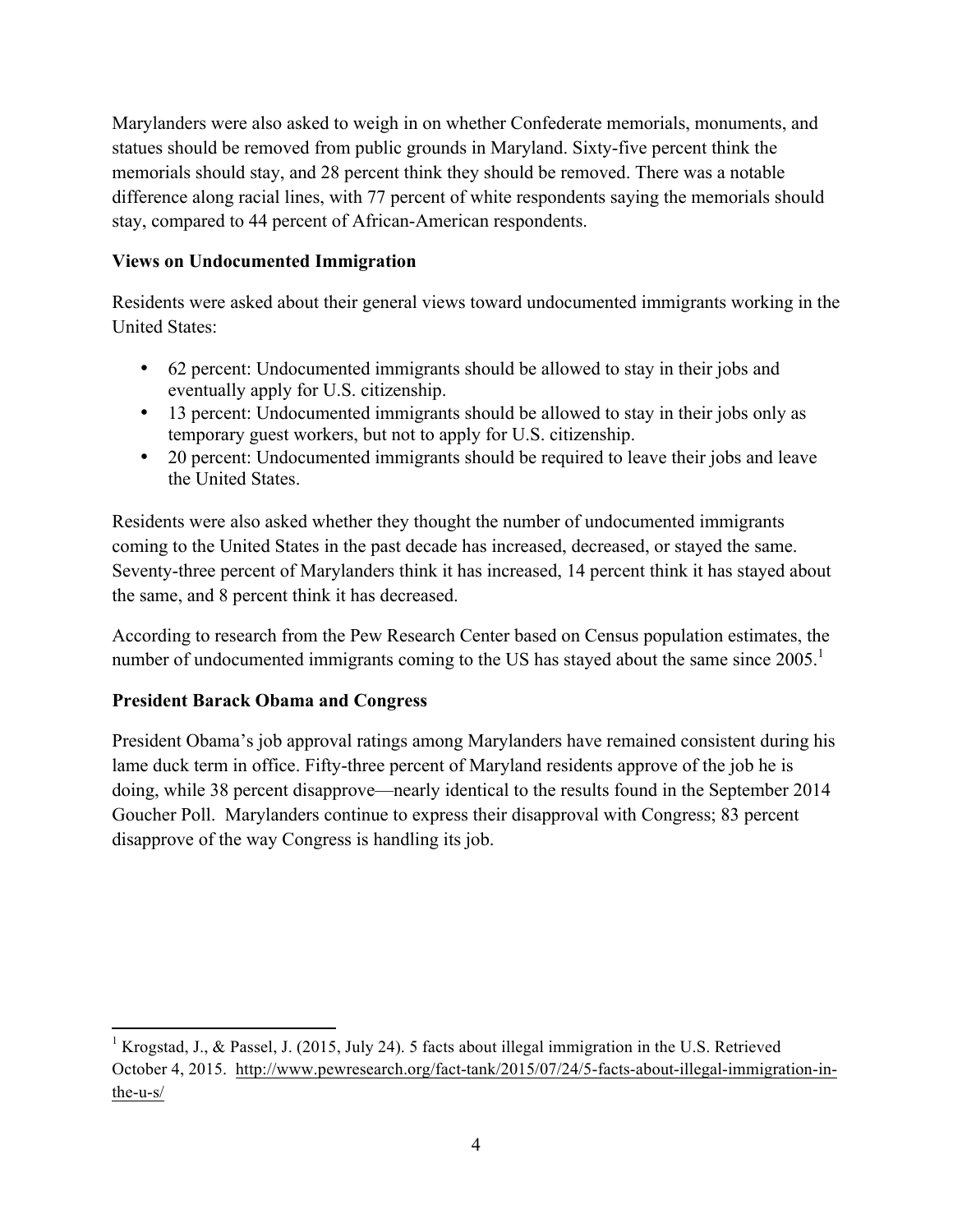

# **Results Embargoed Until Monday, October 5 at 12:01AM**

**Press Contact Information** Mileah Kromer Director, Sarah T. Hughes Field Politics Center mileah.kromer@goucher.edu

Chris Landers Office of Communications chris.landers@goucher.edu Office: 410-337-3088

#### **About the Goucher Poll**

The Goucher Poll is conducted under the auspices of the Sarah T. Hughes Field Politics Center, which is housed in the Department of Political Science and International Relations at Goucher College. Directed by Mileah Kromer, the Goucher Poll conducts surveys on public policy, economic, and social issues in Maryland.

Goucher College supports the Goucher Poll as part of its mission to instill in its students a sense of community where discourse is valued and practiced. The Goucher Poll is fully funded by the Sarah T. Hughes Field Politics Center endowment and does not take additional funding from outside sources.

The Sarah T. Hughes Field Politics Center is a member of the Association of Academic Survey Research Organizations and the American Association for Public Opinion Research Transparency Initiative.



The Goucher Poll seeks to improve public discourse in the state by providing neutral and nonbiased information on resident perceptions and opinions. The data collected by the Goucher Poll are used to support faculty and student research.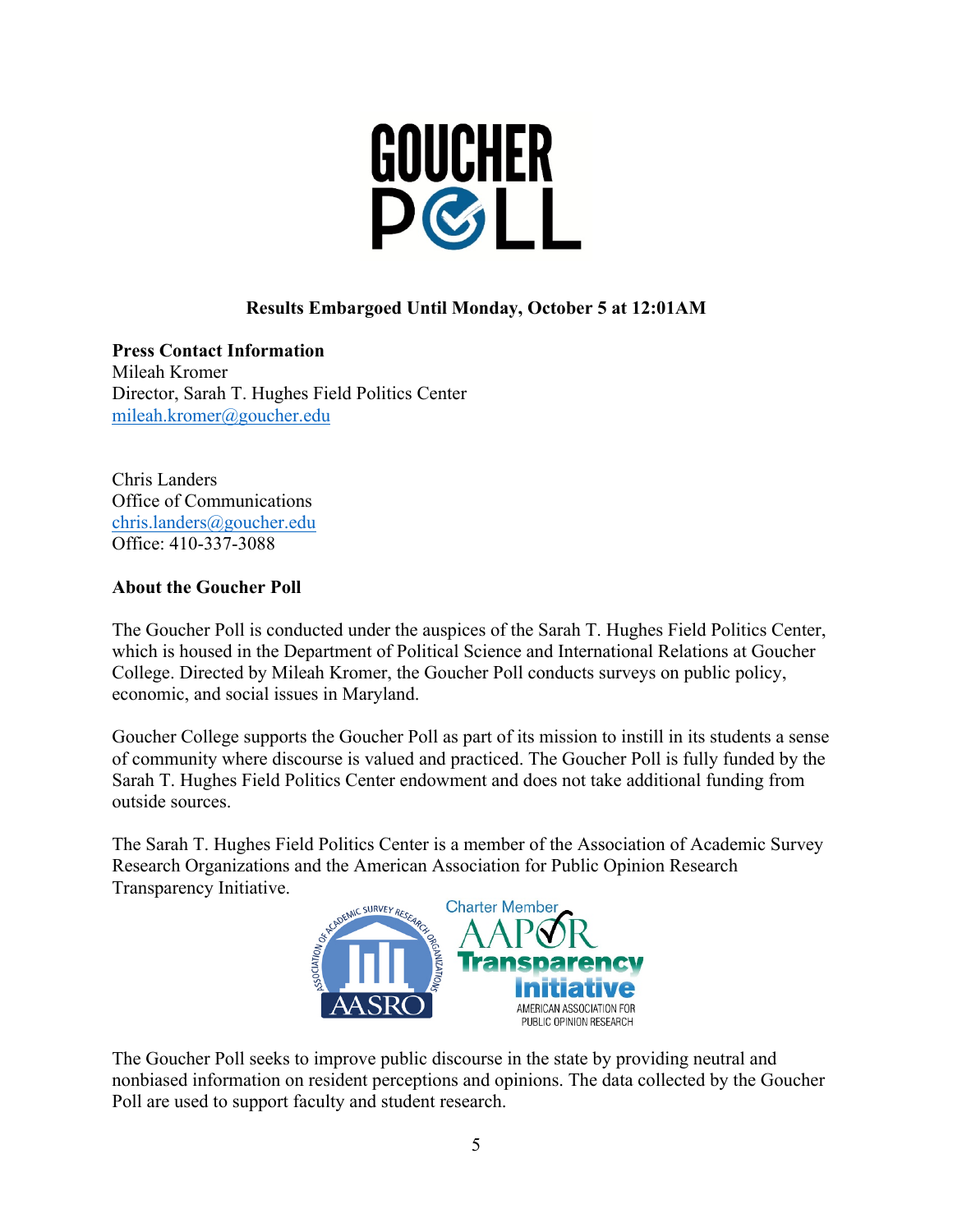#### **Survey Methodology**

To ensure all Maryland residents are represented, the Goucher Poll is conducted using random digit dialing (RDD) of a county-level stratified random sample using landline and cellular telephone numbers. The sample of telephone numbers for the survey is obtained from Survey Sampling International, LLC (http://www.surveysampling.com/).

The survey was conducted Saturday, September 26, to Wednesday, September 30, 2015. During this time, interviews were conducted 10a.m-7p.m on Saturday, 12-9 p.m. on Sunday and 5-9 p.m. Monday through Wednesday. The Goucher Poll uses Voxco Computer-Assisted Telephone Interviewing (CATI) software to administer its surveys. Interviews are conducted by a staff of professionally trained, paid, student interviewers.

Interviewers attempted to reach respondents with working phone numbers a maximum of five times. Only Maryland adults—residents aged 18 years or older—were eligible to participate. Interviews were not conducted with adults who were reached at business or work numbers. Fiftyseven percent of the interviews were conducted on a cell phone, and 43 percent were conducted on a landline.

Interviews for this survey were completed with 636 Maryland residents, of these residents 529 indicated they were registered to vote in Maryland. For a sample size of 636, there is a 95 percent probability the survey results have a plus or minus 3.9 percentage point sampling error from the actual population distribution for any given survey question. For sample size of 529 registered voters, there is a 95 percent probability the survey results have a plus or minus 4.2 percentage point sampling error from the actual population distribution for any given survey question. Margins of error are higher for subsamples.

#### **Survey Question Design**

The Goucher Poll provides the questions as worded and the order in which they are administered to respondents.

**BRACKETED ITEMS** [ ]: Items and statements in brackets are rotated to ensure respondents do not receive a set order of response options presented to them, which maintains question construction integrity by avoiding respondent agreement based on question composition.

Example: [agree or disagree] or [disagree or agree]

**PROBE (p)**: Some questions contain a "probe" maneuver to determine a respondent's intensity of opinion/perspective. Probe techniques used in this questionnaire mainly consist of asking a respondent if his or her response is more intense than initially provided.

Example: Do you have a [favorable or unfavorable] opinion of President Obama? **PROBE**: Would you say very favorable/unfavorable?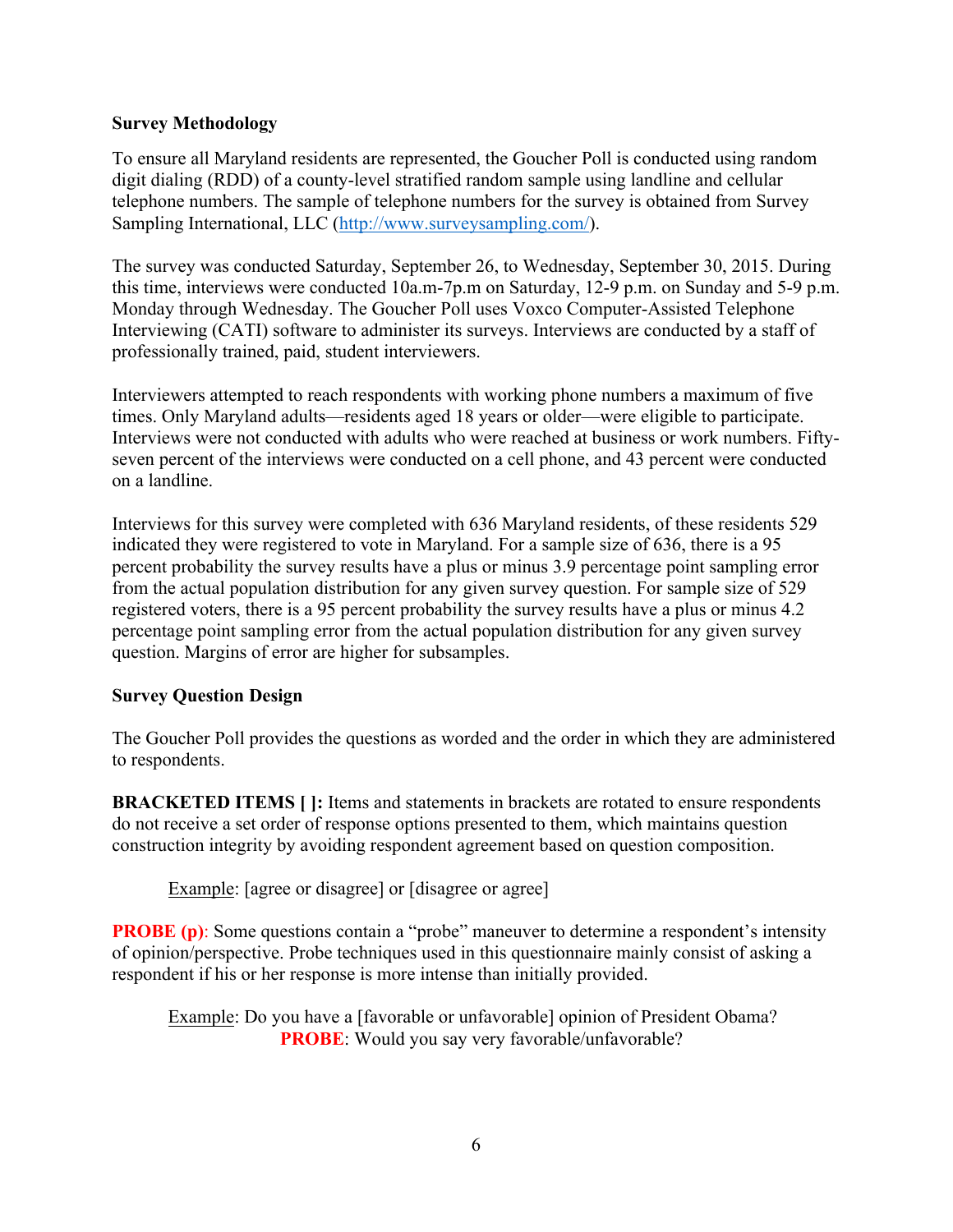**OPEN-ENDED**: No response options are provided for an open-ended question, i.e., it is entirely up to the respondent to provide the response information. Any response options provided to the interviewer are not read to respondent; they are only used to help reduce interviewer error and time in coding the response.

**VOLUNTEER (v)**: Volunteer responses means the interviewer did not offer that response option in the question as read to the interviewer. Interviewers are instructed not to offer "don't know" or "refused" or "some other opinion" to the respondent, but the respondent is free to volunteer that information for the interviewer to record.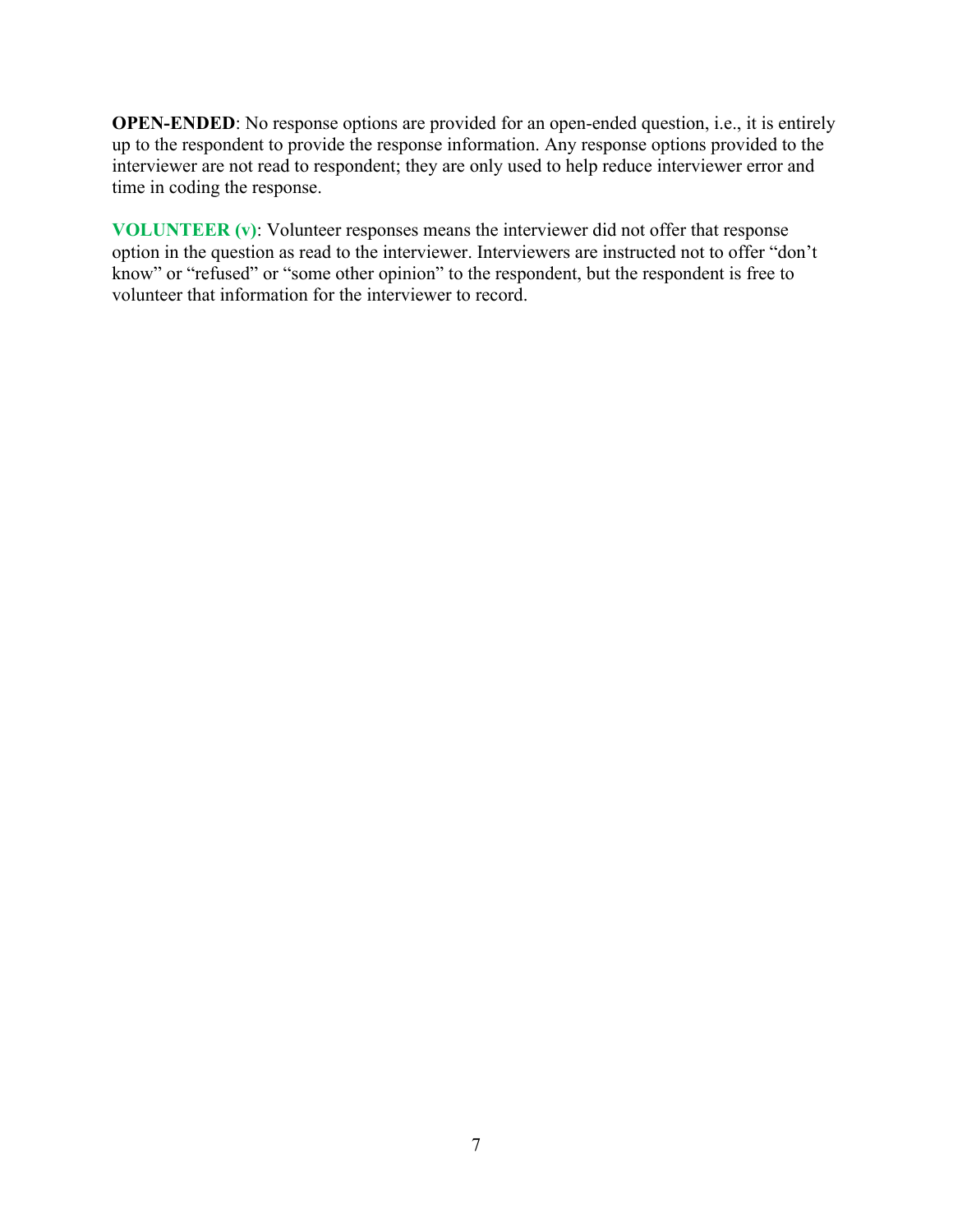| <b>Sample Demographics (in percent)</b> |  |
|-----------------------------------------|--|
|                                         |  |

|              | MD Adult<br>Population<br>Parameter | Weighted<br>Sample Estimate<br>$(N=636)$ |  |  |  |
|--------------|-------------------------------------|------------------------------------------|--|--|--|
| Gender       |                                     |                                          |  |  |  |
| Male         | 48                                  | 51                                       |  |  |  |
| Female       | 52                                  | 49                                       |  |  |  |
| Age          |                                     |                                          |  |  |  |
| 18 to 24     | 13                                  | 11                                       |  |  |  |
| 25 to 34     | 18                                  | 18                                       |  |  |  |
| 35 to 44     | 17                                  | 17                                       |  |  |  |
| 45 to 54     | 20                                  | 20                                       |  |  |  |
| 55 to 64     | 17                                  | 17                                       |  |  |  |
| $65+$        | 16                                  | 17                                       |  |  |  |
| Race         |                                     |                                          |  |  |  |
| White        | 63                                  | 59                                       |  |  |  |
| <b>Black</b> | 29                                  | 31                                       |  |  |  |
| Other        | 8                                   | 10                                       |  |  |  |
| Region       |                                     |                                          |  |  |  |
| Capitol      | 36                                  | 35                                       |  |  |  |
| Central      | 46                                  | 47                                       |  |  |  |
| Eastern      | $8\,$                               | $\tau$                                   |  |  |  |
| Southern     | 6                                   | $\overline{7}$                           |  |  |  |
| Western      | $\overline{4}$                      | 5                                        |  |  |  |

*Population parameters are based on Census estimates as of July 2011. Sample is weighted by age, region, and race.*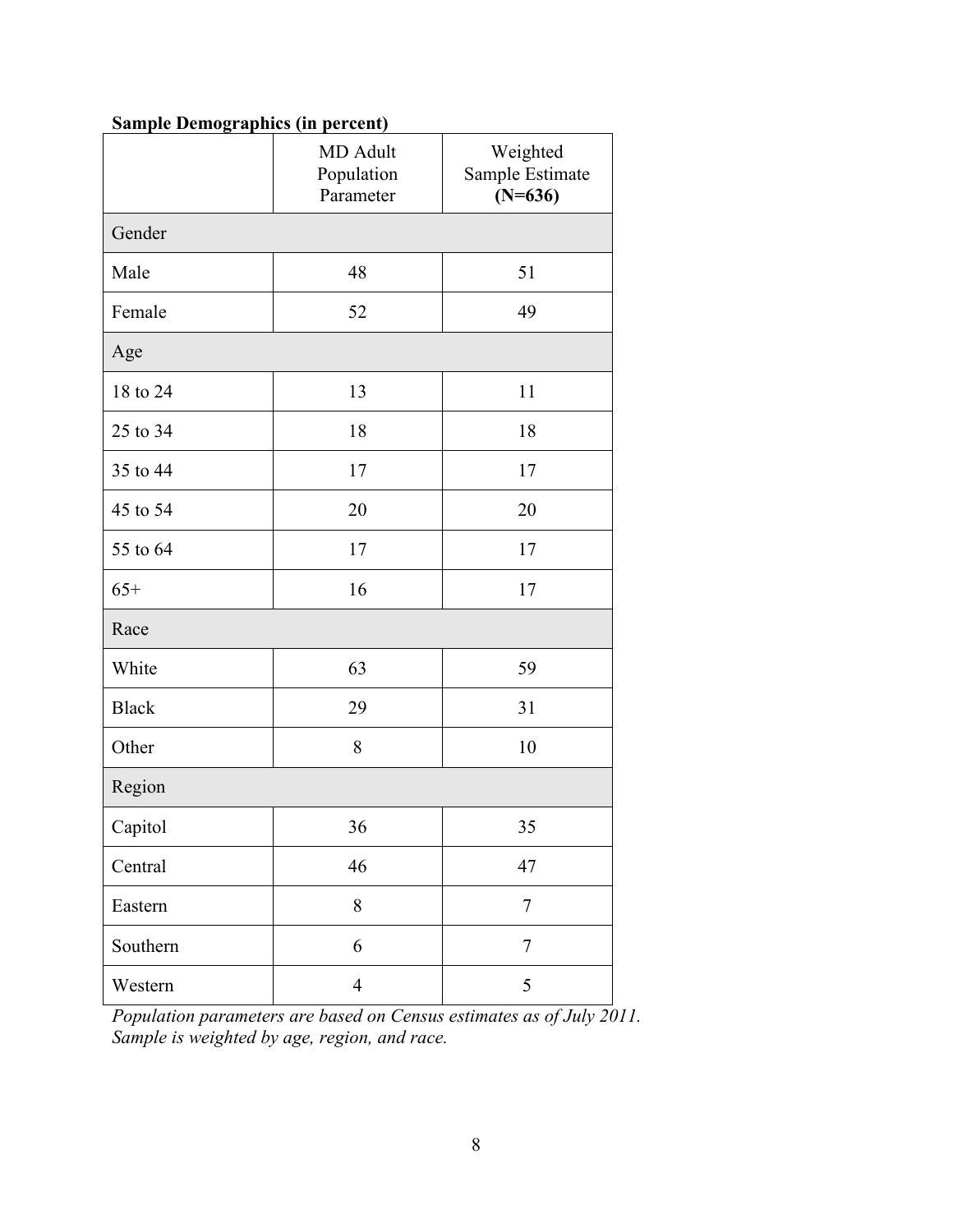#### **Distribution of Regions**

Capitol–Frederick, Montgomery, Prince George's Central–Anne Arundel, Baltimore City, Baltimore, Carroll, Harford, Howard Eastern–Caroline, Cecil, Dorchester, Kent, Queen Anne's, Somerset, Talbot, Wicomico, **Worcester** Southern–Calvert, Charles, St. Mary's Western–Allegany, Garrett, Washington

### **Registered Voters**

Registered voter screen question:

### **Q: REGVOTE**

Are you registered to vote at your current address?

If "**Yes**" follow up: Are you registered as a Republican, Democrat, Independent, unaffiliated or something else?

Of the **636** Maryland residents surveyed, **529** indicated they were registered voters with the Democratic, Republican, or other party or registered unaffiliated (i.e. independent).

#### **Maryland Voter Registration (in percent)**

|                                                 | MD Board of<br>Elections<br>Registration<br>(April 2015) | Weighted<br>Sample<br>Estimate<br>$(N=529)$ |
|-------------------------------------------------|----------------------------------------------------------|---------------------------------------------|
| Democratic Party                                | 54                                                       | 54                                          |
| Republican Party                                | 26                                                       | 28                                          |
| Unaffiliated<br>(Independent)                   | 18                                                       | 15                                          |
| <b>Other Party</b><br>(Green/Libertarian/Other) |                                                          | 3                                           |

*Information on voter registration in Maryland from the Board of Elections can be found at http://www.elections.state.md.us.*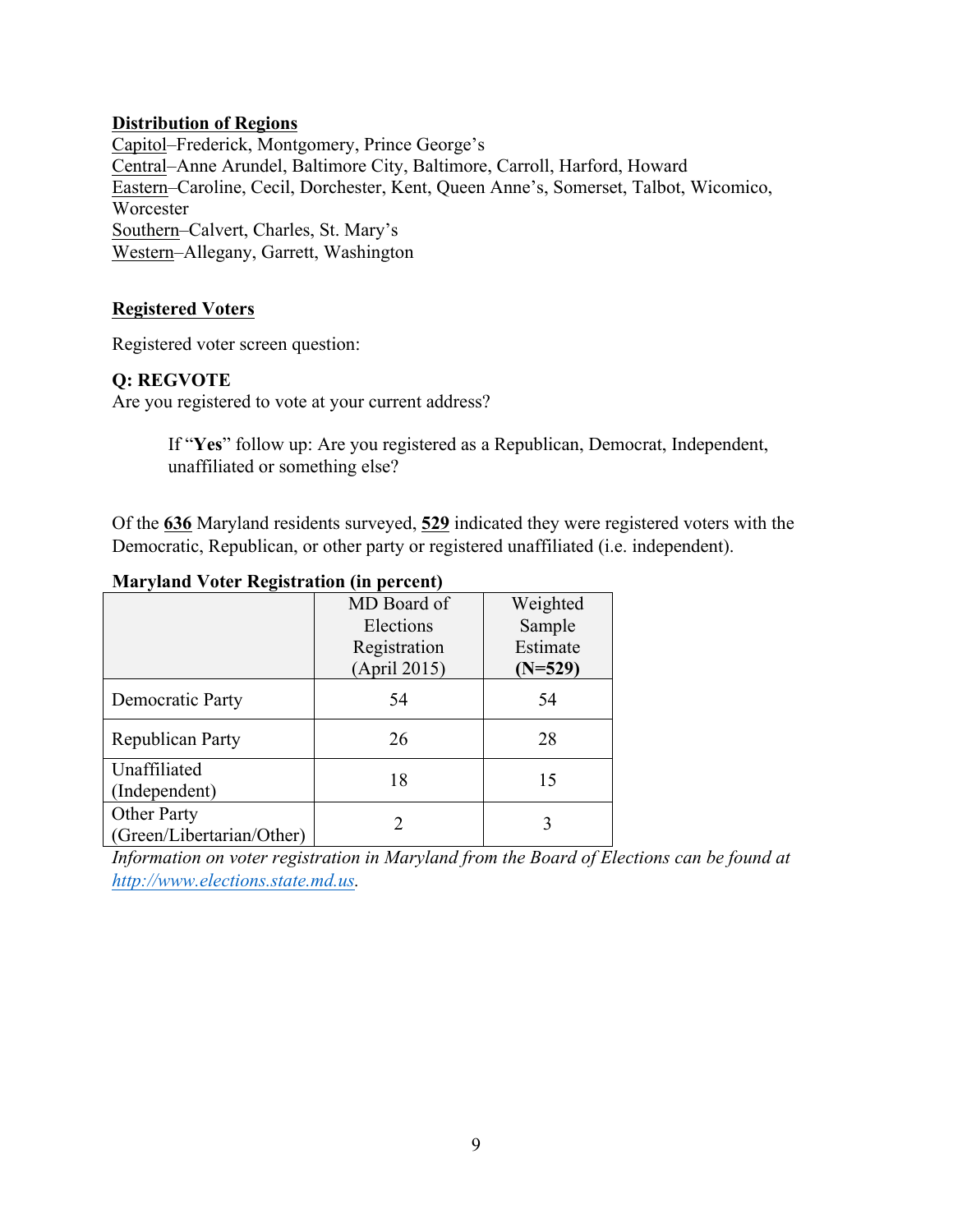|              | <b>MD</b> Adult<br>Population<br>Parameter | Weighted<br>Sample Estimate<br>Registered<br>Voters Only<br>$(N=529)$ |
|--------------|--------------------------------------------|-----------------------------------------------------------------------|
| Gender       |                                            |                                                                       |
| Male         | 48                                         | 50                                                                    |
| Female       | 52                                         | 50                                                                    |
| Age          |                                            |                                                                       |
| 18 to 24     | 13                                         | 10                                                                    |
| 25 to 34     | 18                                         | 18                                                                    |
| 35 to 44     | 17                                         | 15                                                                    |
| 45 to 54     | 20                                         | 21                                                                    |
| 55 to 64     | 17                                         | 18                                                                    |
| $65+$        | 16                                         | 19                                                                    |
| Race         |                                            |                                                                       |
| White        | 63                                         | 62                                                                    |
| <b>Black</b> | 29                                         | 30                                                                    |
| Other        | 8                                          | 8                                                                     |
| Region       |                                            |                                                                       |
| Capitol      | 36                                         | 34                                                                    |
| Central      | 46                                         | 47                                                                    |
| Eastern      | 8                                          | $\overline{7}$                                                        |
| Southern     | 6                                          | 6                                                                     |
| Western      | $\overline{4}$                             | 5                                                                     |

# **Sample Demographics of Registered Voters (in percent)**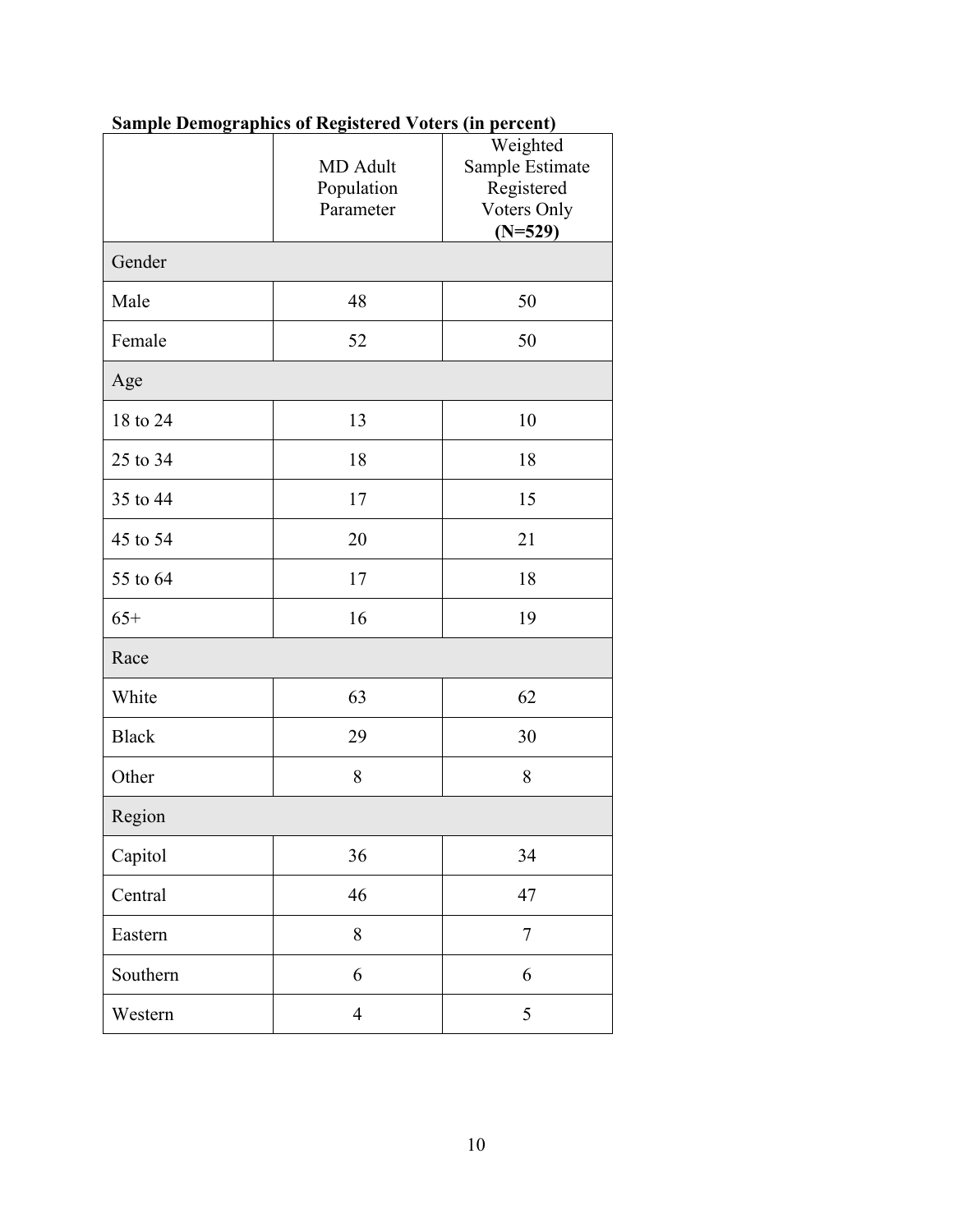## **Survey Results**

- Results below represent the Maryland adult population and are not restricted by registered voter status. For results by registered voters, please refer to the results by demographics section (page 22).
- Results in percent. Percent totals may not add up to 100 due to weighting and/or rounding.

#### **Q: IMPISSUE**

What do you think is the most important issue facing the state of Maryland today? **[OPEN-ENDED]**

| ,,,,,,,,,,,,                              | <b>OCT</b><br>15 |
|-------------------------------------------|------------------|
| Education                                 | 15               |
| Taxes                                     | 14               |
| Economic growth and development           | 13               |
| Jobs / unemployment                       | 11               |
| Crime / criminal justice / police         | 8                |
| Racism / community or racial tensions     | $\overline{4}$   |
| Budget deficit                            | 4                |
| Transportation/roads/mass transit         | 4                |
| Immigration or undocumented<br>immigrants | 3                |
| Environmental issues or concerns          | 3                |
| Politicians in office/running the country | 2                |
| Drugs                                     | $\overline{2}$   |
| Other:                                    | 9                |
| Don't Know (v)                            | 8                |
| Refused $(v)$                             | 1                |
| Total=                                    | 636<br>$+/-3.9$  |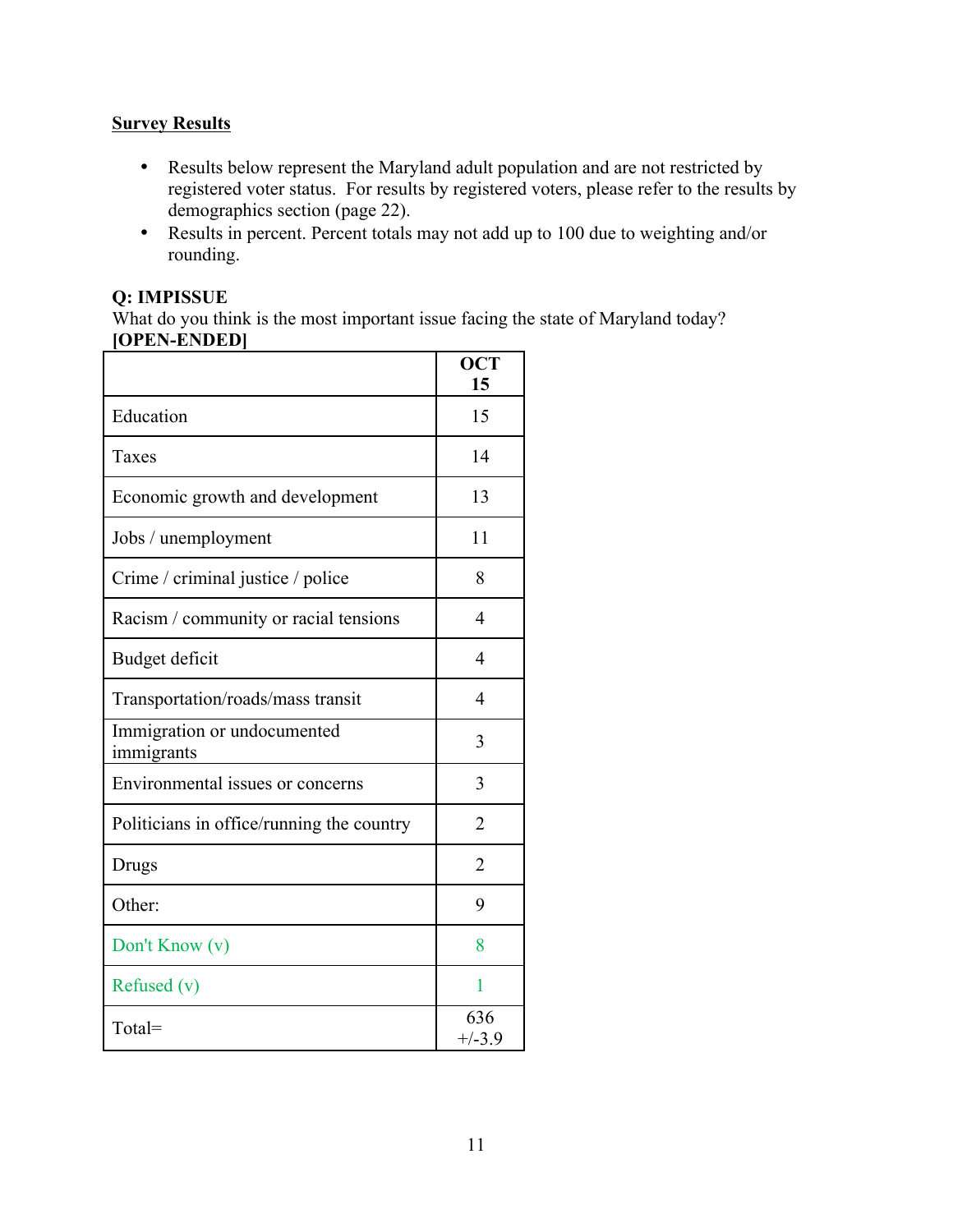# **Q: OBAMAJOB**

Do you **[approve or disapprove]** of the way Barack Obama is handling his job as president? PROBE

|                         | <b>OCT</b><br>13 | <b>SEPT</b><br>14 | <b>OCT</b><br>15 |
|-------------------------|------------------|-------------------|------------------|
| Strongly disapprove (p) | 22               | 24                | 26               |
| Disapprove              | 17               | 13                | 12               |
| Approve                 | 32               | 31                | 25               |
| Strongly approve (p)    | 22               | 23                | 28               |
| Don't know $(v)$        | 5                | 7                 | 7                |
| Refused $(v)$           | 1                | $\overline{2}$    | 1                |
| Total=                  | 665<br>$+/-3.8$  | 708<br>$+/-3.7$   | 636<br>$+/-3.9$  |

### **Q: CONGJOB**

Do you **[approve or disapprove]** of the way Congress is handling its job? PROBE

|                         | <b>OCT</b><br>13 | <b>SEPT</b><br>14 | <b>OCT</b><br>15 |
|-------------------------|------------------|-------------------|------------------|
| Strongly disapprove (p) | 62               | 46                | 54               |
| Disapprove              | 29               | 33                | 29               |
| Approve                 | 4                | 11                | 8                |
| Strongly approve (p)    | 1                | 3                 | 1                |
| Don't know $(v)$        | $\overline{4}$   | 7                 |                  |
| Refused $(v)$           | 1                | $\overline{4}$    | 1                |
| Total=                  | 665<br>$+/-3.8$  | 708<br>$+/-3.7$   | 636<br>$+/-3.9$  |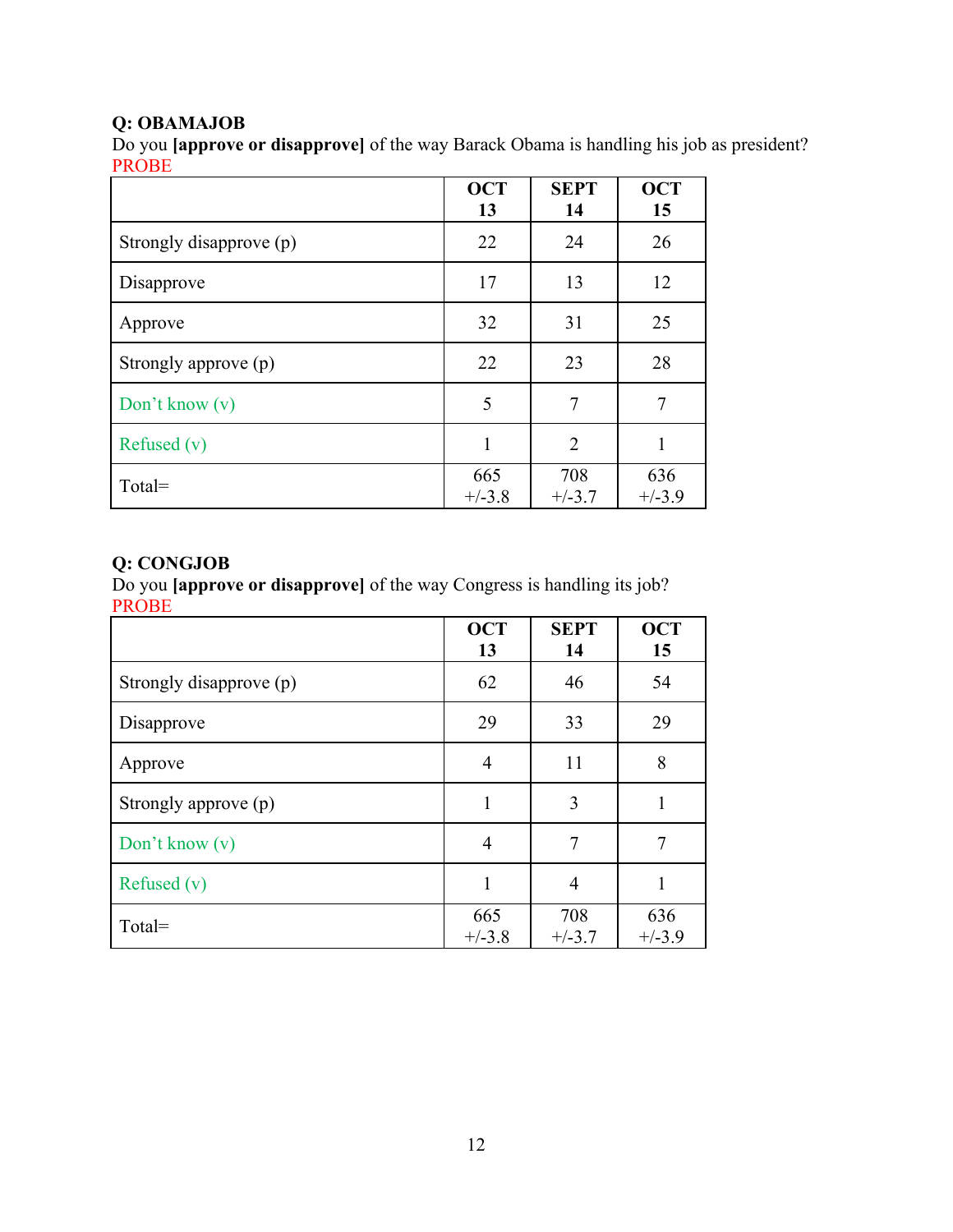# **Q: HOGANFAV**

Do you have a(n) **[favorable or unfavorable]** opinion of Governor Larry Hogan? PROBE

|                      | <b>FEB</b><br>15 | <b>OCT</b><br>15 |
|----------------------|------------------|------------------|
| Very unfavorable (p) | 4                | 4                |
| Unfavorable          | 17               | 11               |
| Favorable            | 24               | 35               |
| Very favorable (p)   | 9                | 19               |
| Don't know $(v)$     | 45               | 30               |
| Refused $(v)$        | 1                | 1                |
| Total=               | 619<br>$+/-3.9$  | 636<br>$+/-3.9$  |

### **Q: HOGANJOB**

Do you **[approve or disapprove]** of the way Larry Hogan is handling his job as governor?

|                         | <b>FEB</b><br>15 | <b>OCT</b><br>15 |
|-------------------------|------------------|------------------|
| Strongly disapprove (p) | 4                | 3                |
| Disapprove              | 13               | 15               |
| Approve                 | 32               | 42               |
| Strongly approve (p)    | 8                | 16               |
| Don't know $(v)$        | 43               | 23               |
| Refused $(v)$           | 1                | 1                |
| $Total =$               | 619<br>$+/-3.9$  | 636<br>$+/-3.9$  |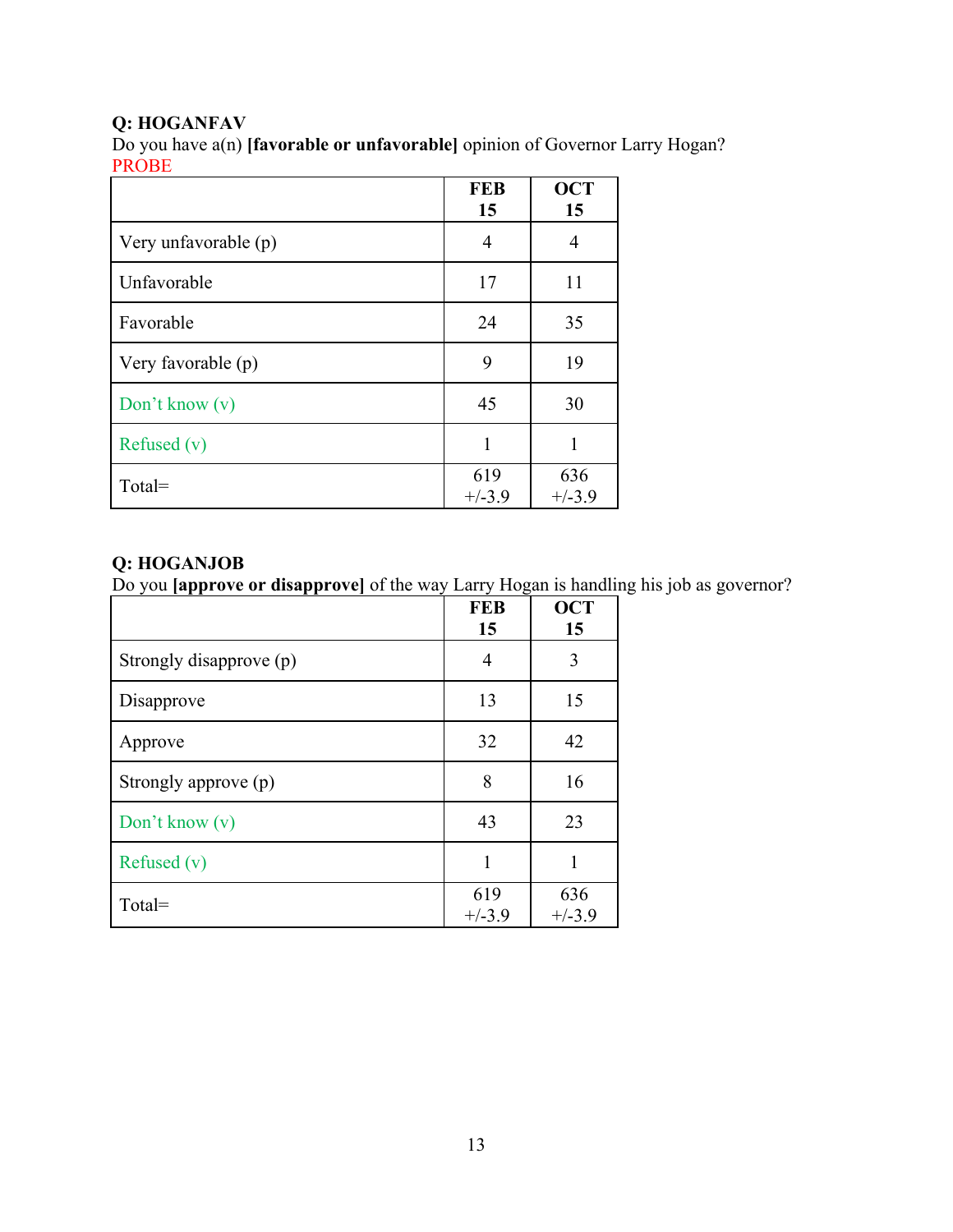# **Q: ISSUES**

Next, please tell me whether you [**approve or disapprove**] of the way Governor Hogan is handling each of these statewide issues. . .

### **[ITEMS ROTATED]**

|                                    | <b>Strongly</b><br><b>Disapprove</b> | <b>Disapprove</b> | Approve | <b>Strongly</b><br>Approve | <b>DK</b><br><b>REF</b><br>(v) |
|------------------------------------|--------------------------------------|-------------------|---------|----------------------------|--------------------------------|
| Job creation                       | 8                                    | 20                | 34      | 8                          | 31                             |
| Economic growth and<br>development | 6                                    | 15                | 40      | 12                         | 26                             |
| Public education                   | 14                                   | 19                | 31      | 9                          | 28                             |
| Taxes                              | 11                                   | 18                | 40      | 11                         | 21                             |
| Crime and criminal justice         | 13                                   | 19                | 34      | 9                          | 25                             |
| Environmental issues               | 7                                    | 20                | 34      | 8                          | 32                             |
| Transportation and infrastructure  | 10                                   | 19                | 38      | 12                         | 21                             |

**Total=636, +/-3.9**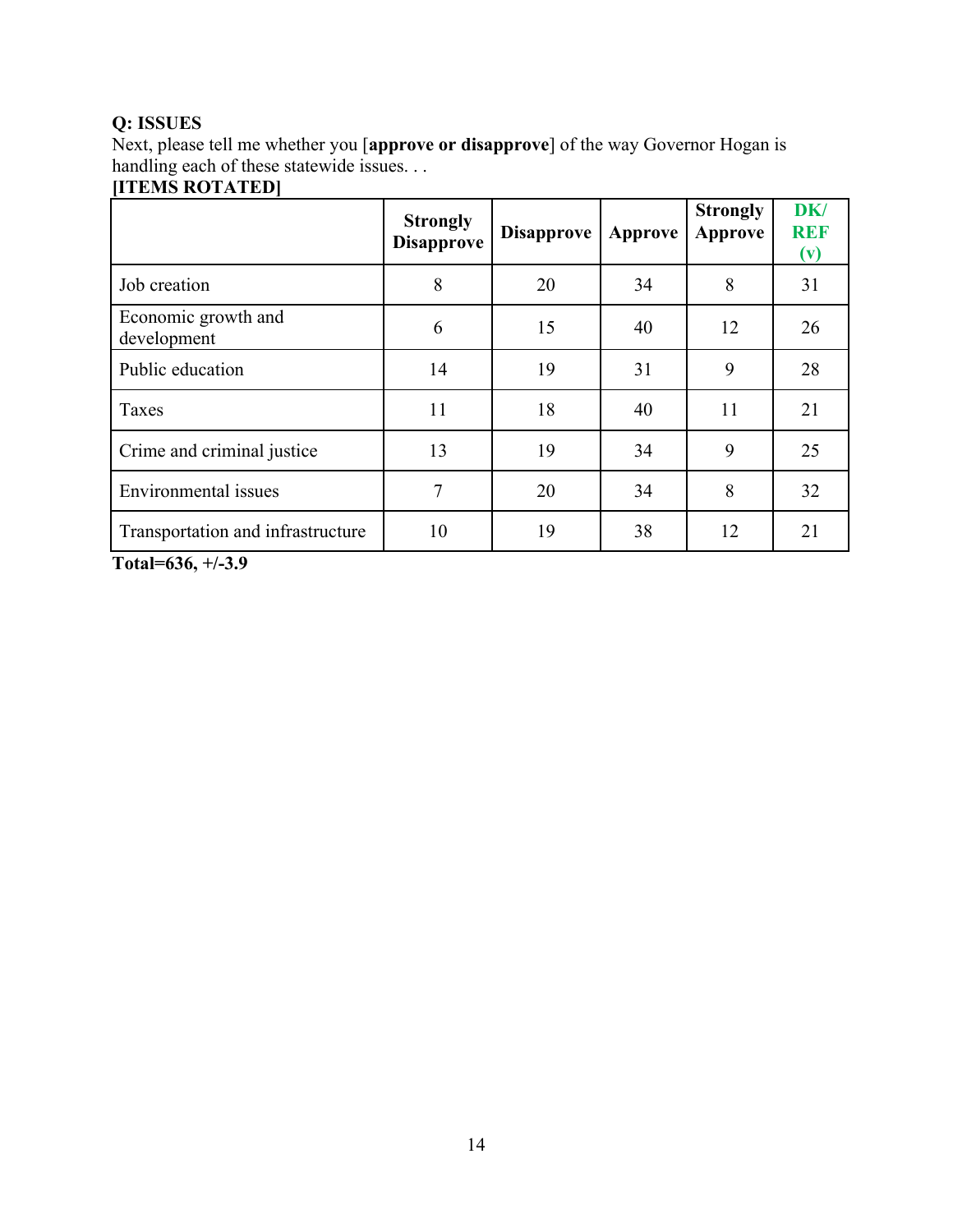# **Q: ONEWORD**

What one word best describes Governor Larry Hogan?\* **[OPEN-ENDED]**

Most Frequently Used Words

|              | <b>OCT</b><br>15 |
|--------------|------------------|
| honest       | 3                |
| determined   | 3                |
| fair         | 3                |
| ambitious    | $\overline{2}$   |
| Republican   | $\overline{2}$   |
| trying       | $\overline{2}$   |
| mediocre     | $\overline{2}$   |
| strong       | $\mathbf{1}$     |
| good         | 1                |
| conservative | 1                |
| politician   | 1                |
| unknown      | 1                |
| dedicated    | 1                |
| okay         | 1                |

# **Total=636**

**\*Full list of words available upon request.**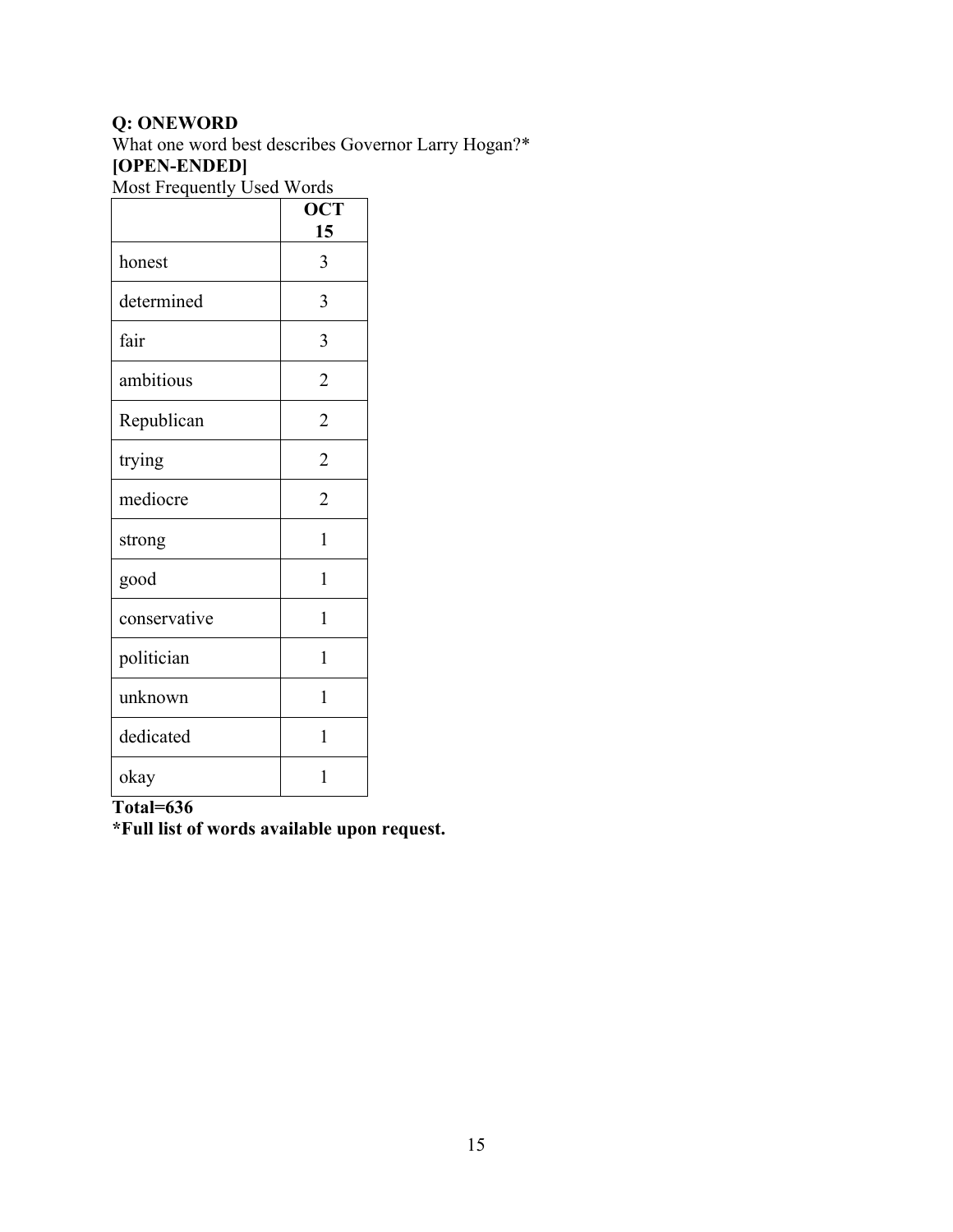## **Q: TRACK**

In general, do you think things in the state are **[headed in the right direction, or have they gotten off on the wrong track]?**

|                        | <b>OCT</b><br>13 | <b>SEPT</b><br>14 | <b>FEB</b><br>15 | <b>OCT</b><br>15 |
|------------------------|------------------|-------------------|------------------|------------------|
| Wrong track            | 46               | 52                | 34               | 33               |
| Right direction        | 45               | 38                | 54               | 56               |
| Don't know/Refused (v) | 10               | 10                | 12               | 11               |
| $Total =$              | 665<br>$+/-3.8$  | 708<br>$+/-3.7$   | 619<br>$+/-3.9$  | 636<br>$+/-3.9$  |

### **Q: ECONPAST**

Thinking back, is your current personal financial situation **[better, about the same, or worse]** than it was a year ago?

|                  | <b>OCT</b><br>12 | <b>OCT</b><br>13 | <b>SEPT</b><br>14 | <b>OCT</b><br>15 |
|------------------|------------------|------------------|-------------------|------------------|
| Worse            | 24               | 28               | 31                | 22               |
| About the same   | 41               | 45               | 41                | 49               |
| <b>Better</b>    | 34               | 27               | 26                | 29               |
| Don't know $(v)$ | $\overline{0}$   | $\overline{0}$   | 1                 | $\theta$         |
| Refused $(v)$    |                  | $\mathbf{1}$     | 1                 | $\boldsymbol{0}$ |
| $Total =$        | 667<br>$+/-3.7$  | 665<br>$+/-3.8$  | 708<br>$+/-3.7$   | 636<br>$+/-3.9$  |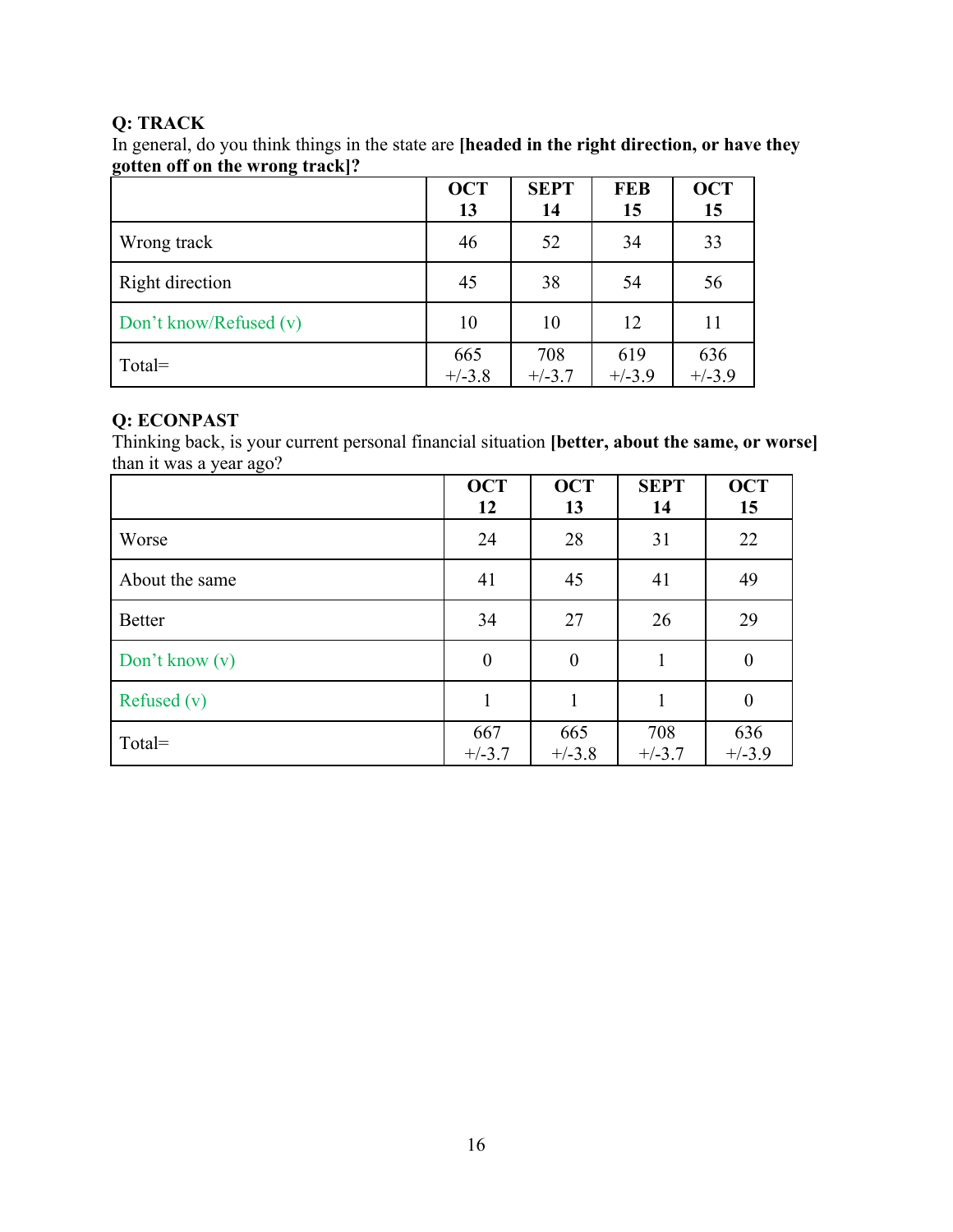#### **Q: ECONFUT**

Now, thinking ahead, do you expect your current financial situation to **[get better, stay about the same, or get worse]** a year from now?

|                  | <b>OCT</b><br>12 | <b>OCT</b><br>13 | <b>SEPT</b><br>14 | <b>OCT</b><br>15 |
|------------------|------------------|------------------|-------------------|------------------|
| Worse            | 11               | 18               | 14                | 11               |
| About the same   | 31               | 31               | 34                | 39               |
| <b>Better</b>    | 50               | 47               | 47                | 47               |
| Don't know $(v)$ | 8                | $\overline{4}$   | $\overline{4}$    | 3                |
| Refused $(v)$    | $\overline{0}$   | $\overline{0}$   |                   | $\boldsymbol{0}$ |
| Total=           | 667<br>$+/-3.7$  | 665<br>$+/-3.8$  | 708<br>$+/-3.7$   | 636<br>$+/-3.9$  |

### **Q: REDISTRICT**

As you may know, every 10 years Maryland is required to adjust voting districts based on the results of the US Census. I'm going to read you two ways in which the state could determine these district lines, please tell me which one you think is the best approach. . .

### [**Statements Rotated**]

#1: A system where districts are determined by the state's elected officials.

#2: A system where districts are determined by an independent commission.

|                                   | <b>FEB</b><br>15 | <b>OCT</b><br>15 |
|-----------------------------------|------------------|------------------|
| Statement #1                      | 23               | 21               |
| Statement #2                      | 72               | 73               |
| Some other opinion/approach $(v)$ | $\overline{2}$   |                  |
| Don't know $(v)$                  | 3                |                  |
| Total=                            | 619<br>$+/-3.9$  | 636<br>$+/-3.9$  |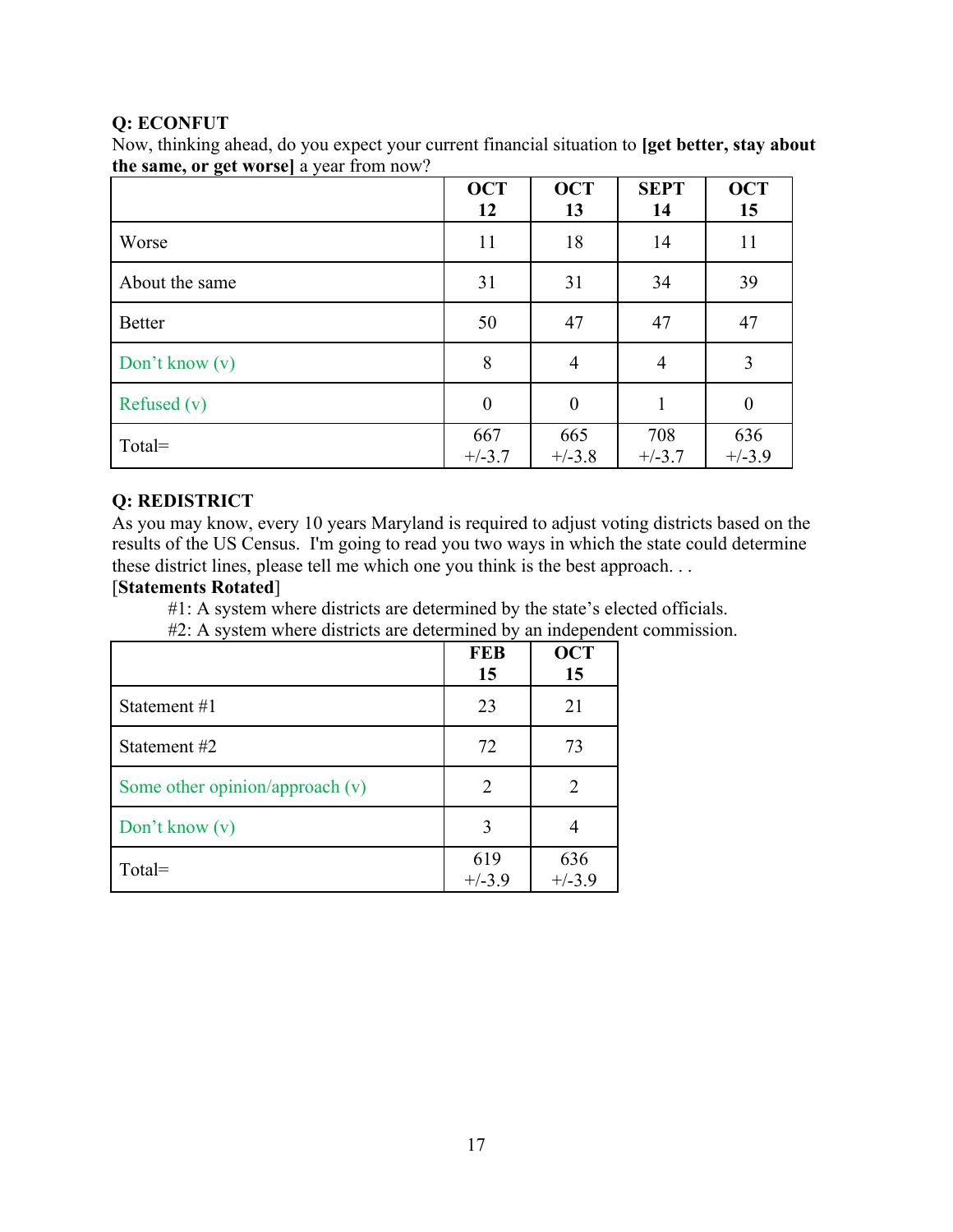# **Q: START**

Next, as you may have heard, there is a proposal to move the official start date of Maryland public schools to after Labor Day Weekend. Do you **[support or oppose**] this proposal? PROBE

|                      | <b>SEPT</b><br>14 | <b>FEB</b><br>15 | <b>OCT</b><br>15 |
|----------------------|-------------------|------------------|------------------|
| Strongly oppose (p)  | 8                 | $\overline{7}$   | 9                |
| Oppose               | 9                 | 11               | 10               |
| Support              | 30                | 34               | 31               |
| Strongly support (p) | 41                | 38               | 41               |
| Don't know $(v)$     | 11                | 9                | 7                |
| Refused $(v)$        | 1                 | 1                |                  |
| Total=               | 708<br>$+/-3.7$   | 619<br>$+/-3.9$  | 636<br>$+/-3.9$  |

### **Q: POTLEG**

Changing topics, I'm going to ask you a few questions about drugs. In general, do you [**support or oppose**] making the use of marijuana legal in Maryland? PROBE

|                      | <b>OCT</b><br>13 | <b>MAR</b><br>14 | <b>FEB</b><br>15 | <b>OCT</b><br>15 |
|----------------------|------------------|------------------|------------------|------------------|
| Strongly oppose (p)  | 20               | 24               | 24               | 28               |
| Oppose               | 21               | 15               | 20               | 14               |
| Support              | 26               | 26               | 27               | 26               |
| Strongly support (p) | 25               | 25               | 26               | 26               |
| Don't know $(v)$     | 8                | 10               | $\overline{4}$   | 5                |
| Refused $(v)$        |                  |                  | $\overline{0}$   | 1                |
| $Total =$            | 665<br>$+/-3.8$  | 861<br>$+/-3.3$  | 619<br>$+/-3.9$  | 636<br>$+/-3.9$  |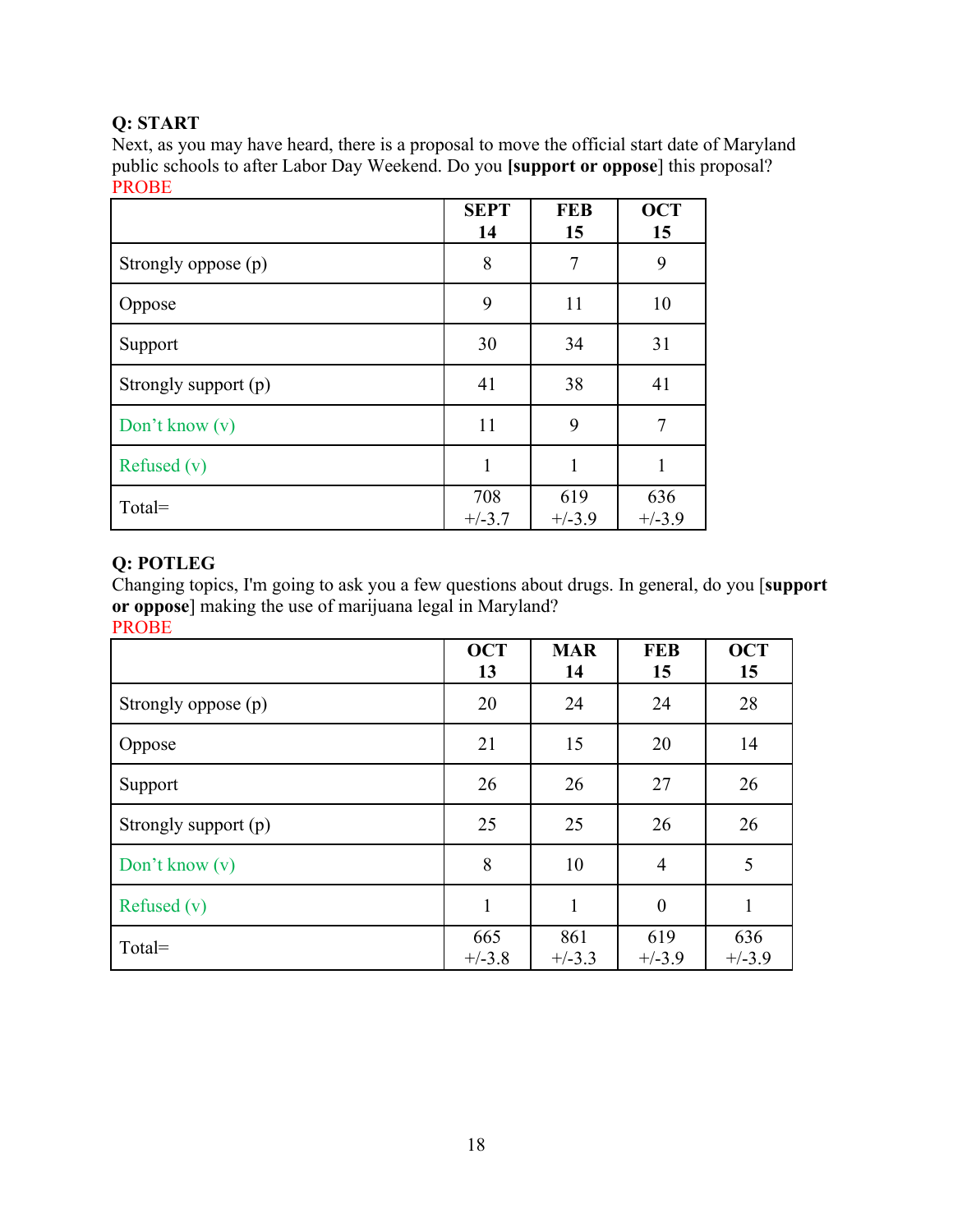### **Q: POTSTATE**

Do you think the laws regarding marijuana should be [**determined by the federal government or left up to each individual state**]?

|                                      | <b>OCT</b><br>15 |
|--------------------------------------|------------------|
| Determined by the federal government | 31               |
| Left up to each individual state     | 64               |
| Don't know $(v)$                     |                  |
| Refused $(v)$                        |                  |
| $Total =$                            | 636<br>$+/-3.9$  |

## **Q: CONFED**

As you may have heard, there has been discussion over whether confederate memorials, monuments, and statues should be removed from public grounds in Maryland. What do you think? Should confederate memorials, monuments, and statues in Maryland [**stay where they are or be removed**]?

|                          | <b>OCT</b><br>15 |
|--------------------------|------------------|
| Should be removed        | 28               |
| Should stay              | 65               |
| Some other opinion $(v)$ |                  |
| Don't know $(v)$         |                  |
| Total=                   | 636<br>$+/-3.9$  |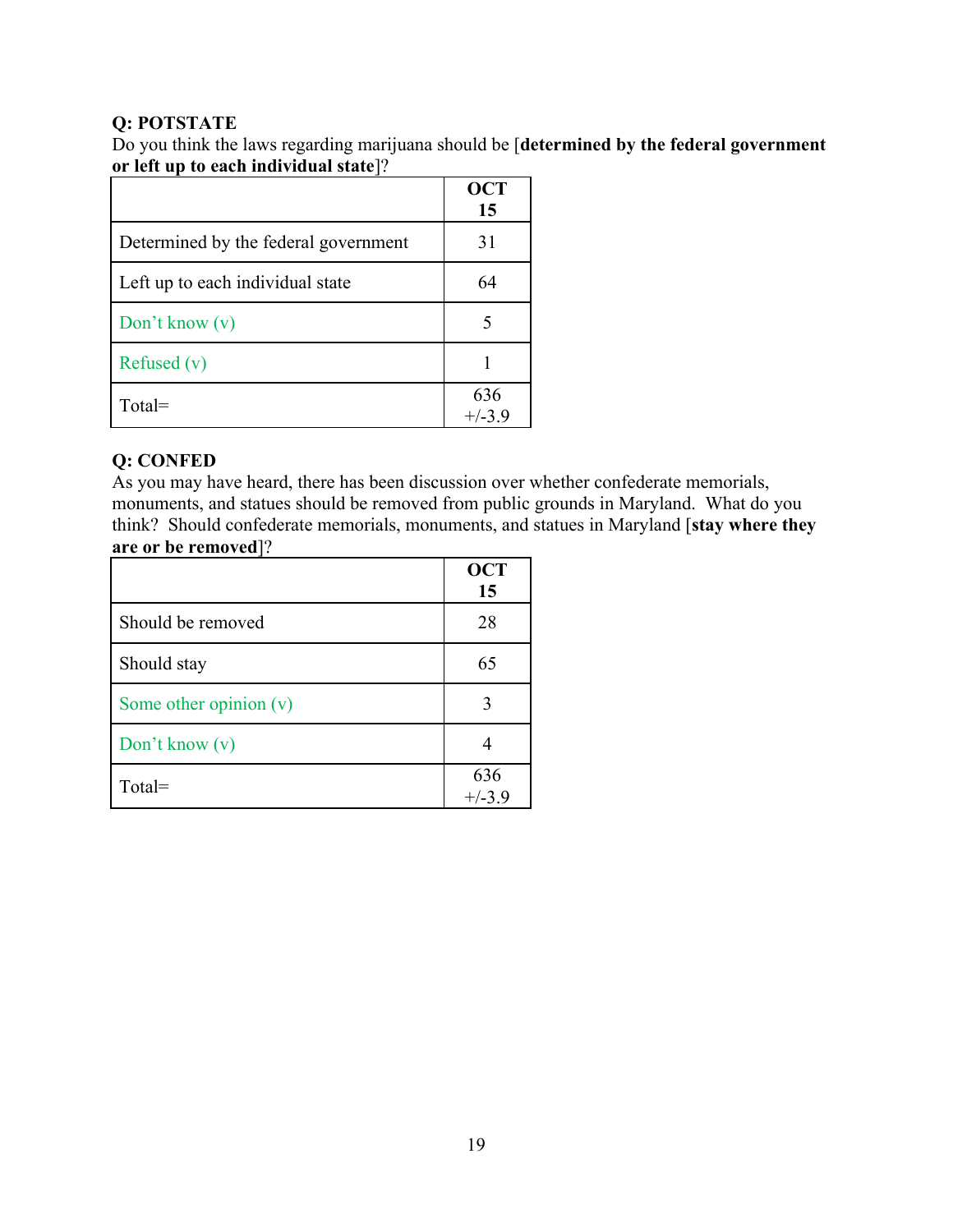### **Q: IMMGEN**

Now, changing topics to undocumented immigrants in the U.S. . . . I'm going to read you three statements and I'd like for you to tell me which one comes closest to your opinion. . .

#### **[STATEMENTS ROTATED]**

#1 Undocumented immigrants should be allowed to stay in their jobs and eventually apply for U.S. citizenship.

#2 Undocumented immigrants should be allowed to stay in their jobs only as temporary guest workers, but not be able to apply for U.S. citizenship.

#3 Undocumented immigrants should be required to leave their jobs and leave the U.S.

|                        | <b>OCT</b><br>12 | <b>OCT</b><br>15 |
|------------------------|------------------|------------------|
| Statement #1           | 63               | 62               |
| Statement #2           | 15               | 13               |
| Statement #3           | 17               | 20               |
| Some other opinion (v) | 3                | 3                |
| Don't know $(v)$       | 1                | $\overline{2}$   |
| Refused $(v)$          | 1                | 0                |
| Total=                 | 667<br>$+/- 3.8$ | 636<br>$+/-3.9$  |

#### **Q: IMMUS**

Taking your best guess, over the past 10 years, has the number of undocumented immigrants coming to the United States [**increased, decreased, or stayed about the same**]?

|                       | <b>FEB</b><br>15 |
|-----------------------|------------------|
| Decrease              | 8                |
| Stayed about the same | 14               |
| Increased             | 73               |
| Don't know (v)        | 5                |
| Total=                | 636<br>$+/-3.9$  |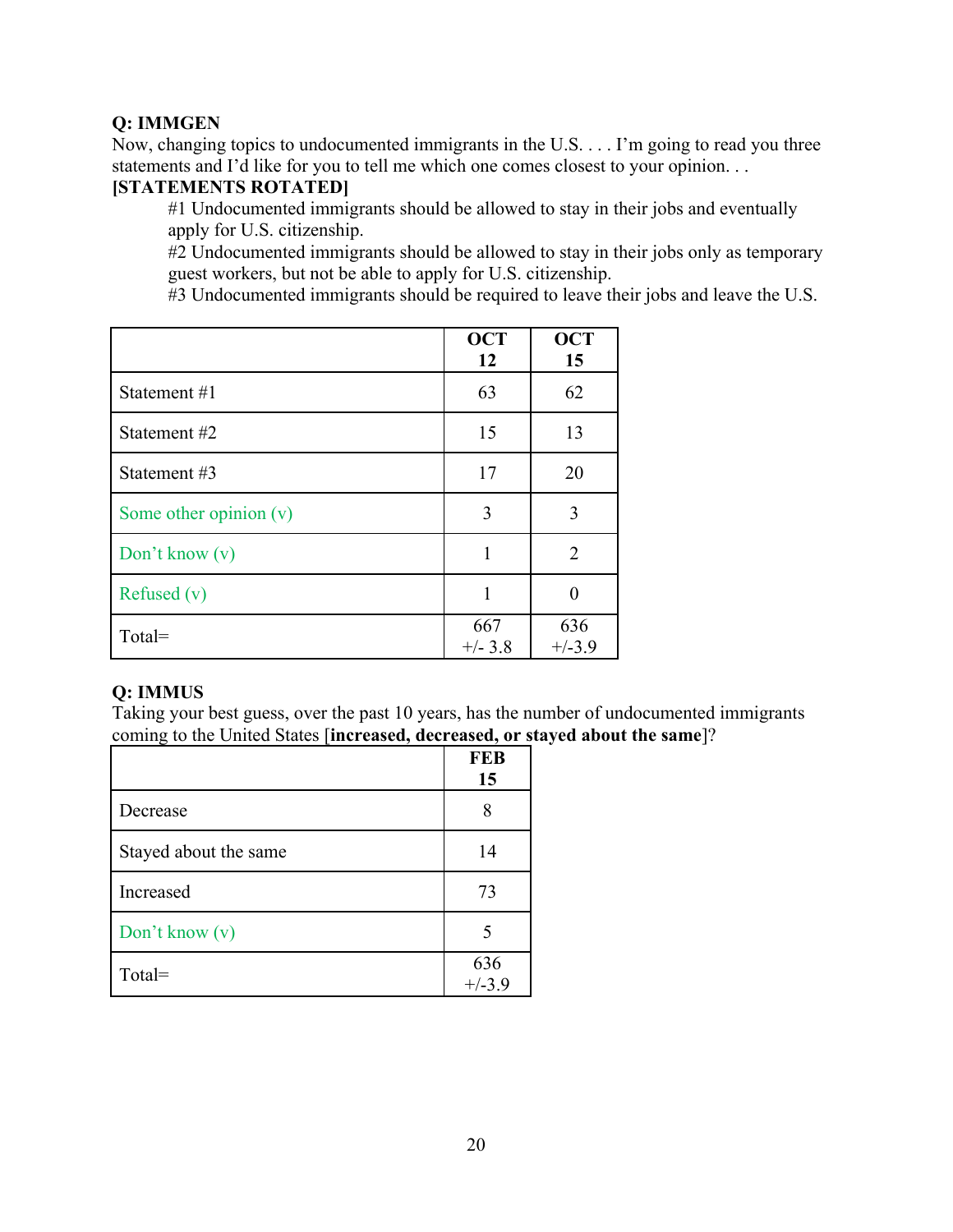# **Q: POLICE**

Next, I'm going to read you a few statements about the policing in communities. As I read you each statement, please tell me whether you [**agree or disagree**] with it:

### **[Statements Rotated]**

|                                                                                                                                              | <b>Strongly</b><br><b>Disagree</b> | <b>Disagree</b> | Agree | <b>Strongly</b><br>Agree | DK/<br><b>REF</b><br>(v) |
|----------------------------------------------------------------------------------------------------------------------------------------------|------------------------------------|-----------------|-------|--------------------------|--------------------------|
| The racial makeup of a community's<br>police department should be similar to<br>the racial makeup of the people living in<br>that community. | 10                                 | 24              | 34    | 27                       | 5                        |
| People of all races receive equal<br>treatment by the police in your<br>community.                                                           | 25                                 | 20              | 27    | 22                       | 6                        |
| Police in your community are held<br>accountable for misconduct.                                                                             | 12                                 | 14              | 42    | 24                       | 8                        |
| Police officers should be required to live<br>in the communities in which they serve.                                                        | 15                                 | 32              | 27    | 24                       | 3                        |
| In general, police officers are respected<br>in your community.                                                                              | 7                                  | 12              | 52    | 25                       | $\overline{4}$           |

**Total=636, +/-3.9**

# **Q: GRAY**

How much attention—[**no attention at all, a little, some, or a lot]**—have you paid to the events surrounding the death of Freddie Gray in Baltimore City?

|                     | <b>OCT</b><br>15 |
|---------------------|------------------|
| No attention at all | 5                |
| A little attention  | 12               |
| Some attention      | 29               |
| A lot of attention  | 53               |
| Don't know (v)      | 1                |
| Refused $(v)$       | ∩                |
| Total=              | 636<br>$+/-3.9$  |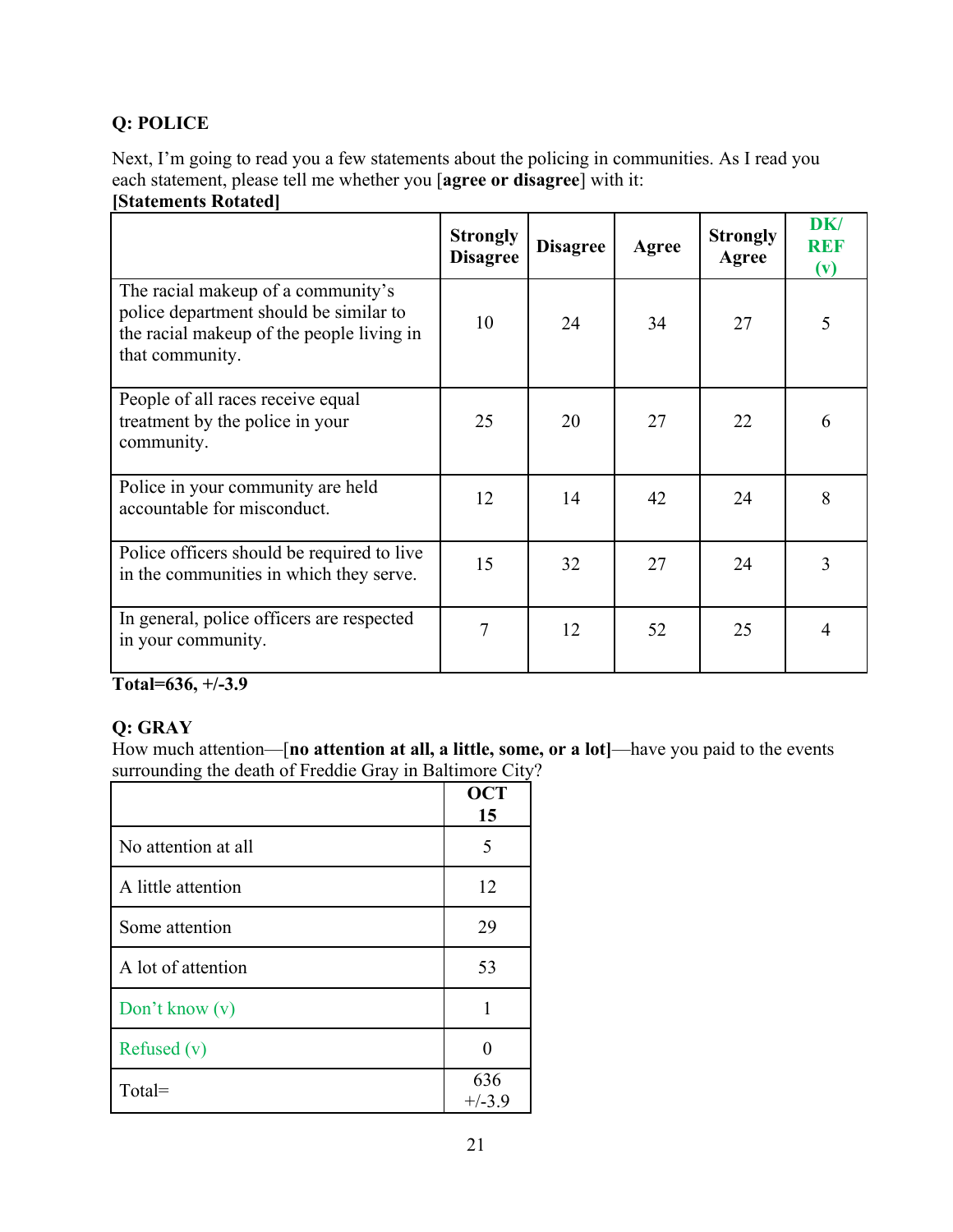## **Results by Demographics (in percent)**

- Column percentages
- Unless specified, "Don't Know," "Refused," and other volunteered responses are not included below
- Margin of error is higher for subsamples
- Refer to tables above for questions as worded

|                          | <b>Registered Voters</b> |                   |                   | <b>All Maryland Adults</b> |                   |                     |                    |                           |                 |                    |                        |                    |
|--------------------------|--------------------------|-------------------|-------------------|----------------------------|-------------------|---------------------|--------------------|---------------------------|-----------------|--------------------|------------------------|--------------------|
|                          | Party Registration       |                   | Gender            |                            | Race              |                     |                    | Age                       |                 |                    |                        |                    |
|                          | All<br>$N = 529$         | Dems<br>$N = 283$ | Reps<br>$N = 152$ | Un/Ind<br>$N=79$           | Male<br>$N = 321$ | Female<br>$N = 310$ | White<br>$N = 378$ | <b>Black</b><br>$N = 198$ | Other<br>$N=60$ | 18-34<br>$N = 182$ | $35 - 54$<br>$N = 240$ | $55+$<br>$N = 214$ |
| Obama--Job Approval      |                          |                   |                   |                            |                   |                     |                    |                           |                 |                    |                        |                    |
| Disapprove               | 39                       | 14                | 84                | 44                         | 46                | 31                  | 56                 | $\overline{4}$            | 38              | 36                 | 40                     | 39                 |
| Approve                  | 54                       | 82                | 11                | 41                         | 47                | 60                  | 37                 | 87                        | 52              | 52                 | 53                     | 54                 |
| Congress--Job Approval   |                          |                   |                   |                            |                   |                     |                    |                           |                 |                    |                        |                    |
| Disapprove               | 86                       | 86                | 88                | 78                         | 84                | 82                  | 86                 | 79                        | 72              | 73                 | 88                     | 85                 |
| Approve                  | $\overline{7}$           | 9                 | 5                 | 8                          | 9                 | 9                   | 8                  | 10                        | 20              | 15                 | $\tau$                 | 8                  |
| Hogan--Job Approval      |                          |                   |                   |                            |                   |                     |                    |                           |                 |                    |                        |                    |
| Disapprove               | 16                       | 20                | 9                 | 20                         | 16                | 20                  | 14                 | 26                        | 16              | 20                 | 20                     | 14                 |
| Approve                  | 61                       | 54                | 80                | 53                         | 62                | 53                  | 65                 | 43                        | 57              | 55                 | 58                     | 61                 |
| Don't Know / Refused (v) | 22                       | 26                | 12                | 27                         | 22                | 27                  | 21                 | 31                        | 26              | 25                 | 23                     | 25                 |
| Hogan--Favorability      |                          |                   |                   |                            |                   |                     |                    |                           |                 |                    |                        |                    |
| Unfavorable              | 14                       | 19                | $\overline{7}$    | 11                         | 14                | 17                  | 13                 | 20                        | 13              | 16                 | 18                     | 12                 |
| Favorable                | 56                       | 43                | 78                | 58                         | 57                | 50                  | 62                 | 37                        | 53              | 50                 | 53                     | 56                 |
| Don't Know / Refused (v) | 30                       | 37                | 15                | 30                         | 28                | 34                  | 25                 | 44                        | 33              | 33                 | 29                     | 32                 |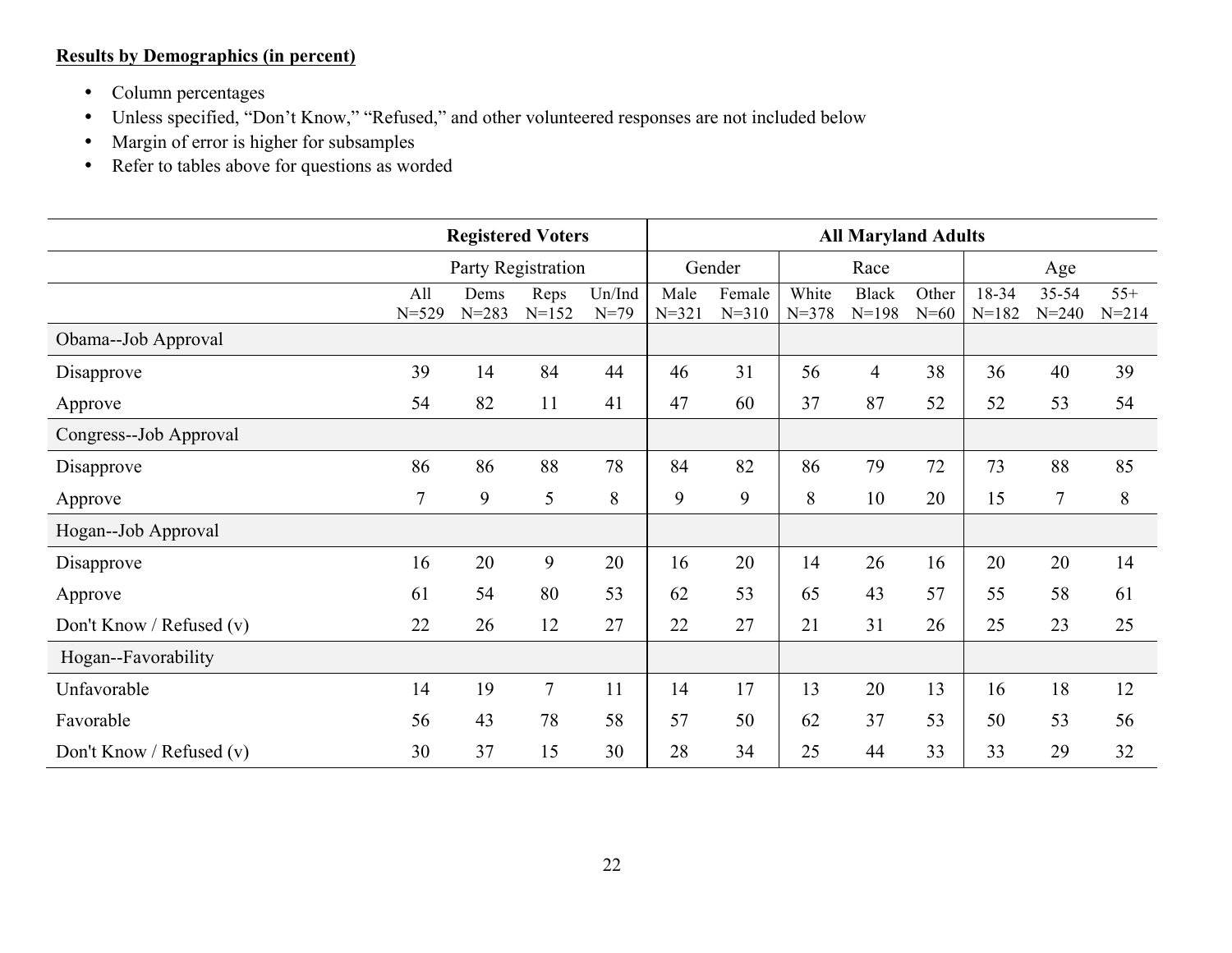|                                  | <b>Registered Voters</b> |                    |                   |                    |                   | <b>All Maryland Adults</b> |                    |                           |                 |                  |                    |                    |  |  |
|----------------------------------|--------------------------|--------------------|-------------------|--------------------|-------------------|----------------------------|--------------------|---------------------------|-----------------|------------------|--------------------|--------------------|--|--|
|                                  |                          | Party Registration |                   |                    |                   | Gender                     |                    | Race                      |                 | Age              |                    |                    |  |  |
|                                  | All<br>$N = 529$         | Dems<br>$N = 283$  | Reps<br>$N = 152$ | Un/Ind<br>$N = 79$ | Male<br>$N = 321$ | Female<br>$N = 310$        | White<br>$N = 378$ | <b>Black</b><br>$N = 198$ | Other<br>$N=60$ | 18-34<br>$N=182$ | 35-54<br>$N = 240$ | $55+$<br>$N = 214$ |  |  |
| Hogan--Handling Job Creation     |                          |                    |                   |                    |                   |                            |                    |                           |                 |                  |                    |                    |  |  |
| Disapprove                       | 27                       | 28                 | 22                | 27                 | 25                | 31                         | 22                 | 37                        | 33              | 31               | 28                 | 25                 |  |  |
| Approve                          | 42                       | 39                 | 53                | 37                 | 45                | 37                         | 44                 | 37                        | 43              | 42               | 45                 | 39                 |  |  |
| Don't Know / Refused (v)         | 31                       | 33                 | 25                | 37                 | 30                | 32                         | 34                 | 26                        | 25              | 27               | 28                 | 36                 |  |  |
| Hogan--Handling Econ Growth      |                          |                    |                   |                    |                   |                            |                    |                           |                 |                  |                    |                    |  |  |
| Disapprove                       | 20                       | 20                 | 21                | 21                 | 20                | 24                         | 18                 | 27                        | 26              | 20               | 26                 | 19                 |  |  |
| Approve                          | 55                       | 53                 | 63                | 49                 | 55                | 48                         | 55                 | 49                        | 43              | 49               | 55                 | 51                 |  |  |
| Don't Know / Refused (v)         | 25                       | 27                 | 16                | 31                 | 25                | 28                         | 27                 | 24                        | 31              | 31               | 19                 | 30                 |  |  |
| Hogan--Handling Public Education |                          |                    |                   |                    |                   |                            |                    |                           |                 |                  |                    |                    |  |  |
| Disapprove                       | 33                       | 41                 | 23                | 23                 | 30                | 35                         | 28                 | 41                        | 30              | 40               | 29                 | 29                 |  |  |
| Approve                          | 40                       | 36                 | 45                | 49                 | 43                | 37                         | 41                 | 39                        | 37              | 38               | 42                 | 40                 |  |  |
| Don't Know / Refused (v)         | 26                       | 23                 | 32                | 28                 | 27                | 28                         | 31                 | 20                        | 33              | 21               | 29                 | 31                 |  |  |
| Hogan--Handling Taxes            |                          |                    |                   |                    |                   |                            |                    |                           |                 |                  |                    |                    |  |  |
| Disapprove                       | 29                       | 36                 | 21                | 19                 | 23                | 35                         | 24                 | 41                        | 20              | 27               | 30                 | 28                 |  |  |
| Approve                          | 53                       | 42                 | 69                | 65                 | 58                | 42                         | 57                 | 37                        | 56              | 56               | 47                 | 50                 |  |  |
| Don't Know / Refused (v)         | 18                       | 23                 | 11                | 16                 | 19                | 23                         | 20                 | 22                        | 25              | 17               | 23                 | 21                 |  |  |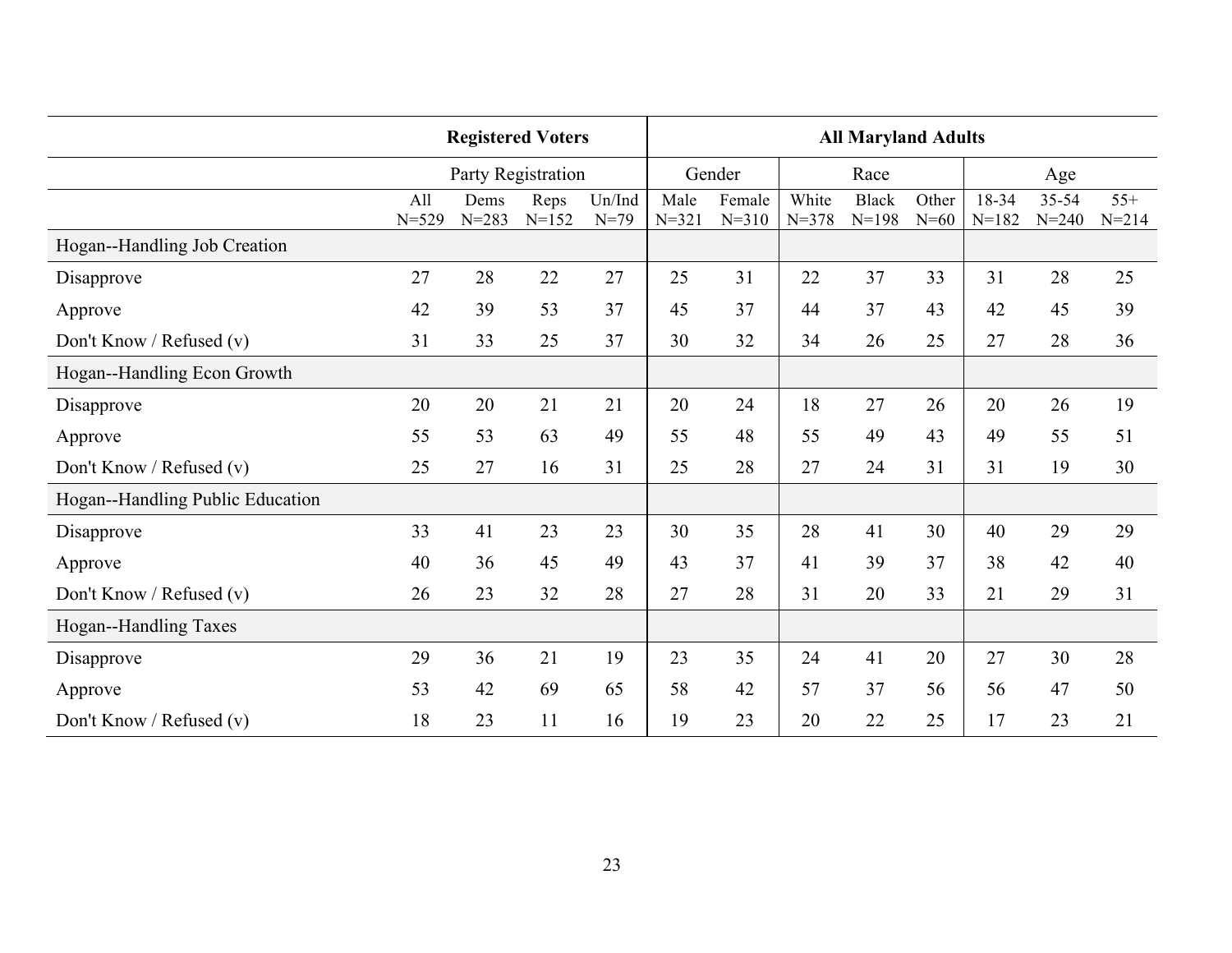|                                | <b>Registered Voters</b> |                   |                   |                    | <b>All Maryland Adults</b> |                     |                    |                         |                 |                    |                    |                    |
|--------------------------------|--------------------------|-------------------|-------------------|--------------------|----------------------------|---------------------|--------------------|-------------------------|-----------------|--------------------|--------------------|--------------------|
|                                | Party Registration       |                   |                   |                    | Gender                     |                     | Race               |                         |                 | Age                |                    |                    |
|                                | All<br>$N = 529$         | Dems<br>$N = 283$ | Reps<br>$N = 152$ | Un/Ind<br>$N = 79$ | Male<br>$N = 321$          | Female<br>$N = 310$ | White<br>$N = 378$ | <b>Black</b><br>$N=198$ | Other<br>$N=60$ | 18-34<br>$N = 182$ | 35-54<br>$N = 240$ | $55+$<br>$N = 214$ |
| Hogan--Handling Crime          |                          |                   |                   |                    |                            |                     |                    |                         |                 |                    |                    |                    |
| Disapprove                     | 31                       | 36                | 23                | 28                 | 29                         | 34                  | 24                 | 46                      | 31              | 45                 | 27                 | 25                 |
| Approve                        | 47                       | 40                | 59                | 51                 | 49                         | 37                  | 50                 | 33                      | 38              | 36                 | 47                 | 47                 |
| Don't Know / Refused $(v)$     | 22                       | 25                | 18                | 22                 | 22                         | 28                  | 26                 | 20                      | 31              | 19                 | 26                 | 28                 |
| Hogan--Handling Environment    |                          |                   |                   |                    |                            |                     |                    |                         |                 |                    |                    |                    |
| Disapprove                     | 27                       | 31                | 20                | 20                 | 26                         | 28                  | 27                 | 26                      | 25              | 35                 | 25                 | 21                 |
| Approve                        | 43                       | 38                | 51                | 46                 | 45                         | 39                  | 41                 | 42                      | 48              | 40                 | 42                 | 43                 |
| Don't Know / Refused $(v)$     | 30                       | 31                | 29                | 34                 | 30                         | 34                  | 32                 | 31                      | 28              | 25                 | 33                 | 36                 |
| Hogan--Handling Transportation |                          |                   |                   |                    |                            |                     |                    |                         |                 |                    |                    |                    |
| Disapprove                     | 29                       | 36                | 22                | 19                 | 26                         | 32                  | 25                 | 37                      | 28              | 27                 | 28                 | 32                 |
| Approve                        | 51                       | 45                | 57                | 61                 | 55                         | 44                  | 53                 | 43                      | 49              | 57                 | 48                 | 45                 |
| Don't Know / Refused (v)       | 20                       | 19                | 22                | 20                 | 19                         | 24                  | 21                 | 20                      | 23              | 16                 | 23                 | 23                 |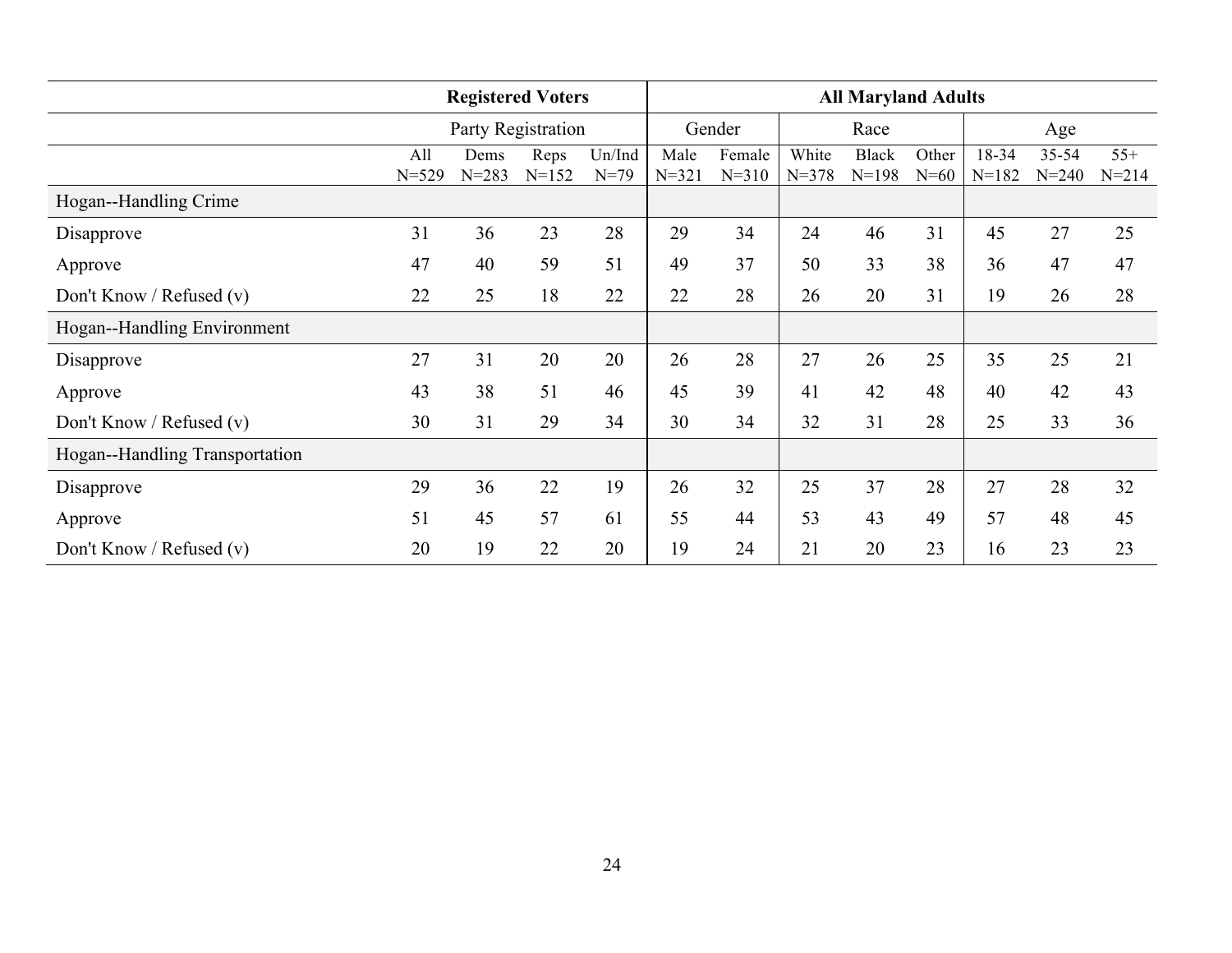|                                         | <b>Registered Voters</b> |                   |                   |                  | <b>All Maryland Adults</b> |                     |                    |                           |                 |                    |                        |                    |  |
|-----------------------------------------|--------------------------|-------------------|-------------------|------------------|----------------------------|---------------------|--------------------|---------------------------|-----------------|--------------------|------------------------|--------------------|--|
|                                         | Party Registration       |                   |                   |                  | Race<br>Gender             |                     |                    |                           | Age             |                    |                        |                    |  |
|                                         | All<br>$N = 529$         | Dems<br>$N = 283$ | Reps<br>$N = 152$ | Un/Ind<br>$N=79$ | Male<br>$N = 321$          | Female<br>$N = 310$ | White<br>$N = 378$ | <b>Black</b><br>$N = 198$ | Other<br>$N=60$ | 18-34<br>$N = 182$ | $35 - 54$<br>$N = 240$ | $55+$<br>$N = 214$ |  |
| Direction of State                      |                          |                   |                   |                  |                            |                     |                    |                           |                 |                    |                        |                    |  |
| Wrong Track                             | 33                       | 32                | 34                | 33               | 30                         | 37                  | 33                 | 35                        | 33              | 42                 | 33                     | 27                 |  |
| <b>Right Direction</b>                  | 59                       | 57                | 64                | 58               | 60                         | 52                  | 59                 | 47                        | 61              | 50                 | 55                     | 61                 |  |
| Personal Financial<br>Situation--Past   |                          |                   |                   |                  |                            |                     |                    |                           |                 |                    |                        |                    |  |
| Worse                                   | 21                       | 21                | 22                | 14               | 19                         | 25                  | 20                 | 26                        | 20              | 21                 | 22                     | 22                 |  |
| About the same                          | 51                       | 52                | 48                | 53               | 46                         | 52                  | 53                 | 42                        | 44              | 32                 | 53                     | 59                 |  |
| <b>Better</b>                           | 28                       | 26                | 30                | 32               | 34                         | 24                  | 26                 | 32                        | 34              | 47                 | 24                     | 19                 |  |
| Personal Financial<br>Situation--Future |                          |                   |                   |                  |                            |                     |                    |                           |                 |                    |                        |                    |  |
| Worse                                   | 10                       | 10                | 14                | $\overline{4}$   | 9                          | 13                  | 11                 | 9                         | 11              | $\overline{4}$     | 14                     | 13                 |  |
| About the same                          | 40                       | 39                | 42                | 35               | 36                         | 41                  | 47                 | 22                        | 36              | 29                 | 36                     | 50                 |  |
| <b>Better</b>                           | 46                       | 47                | 39                | 61               | 50                         | 44                  | 38                 | 66                        | 49              | 67                 | 45                     | 33                 |  |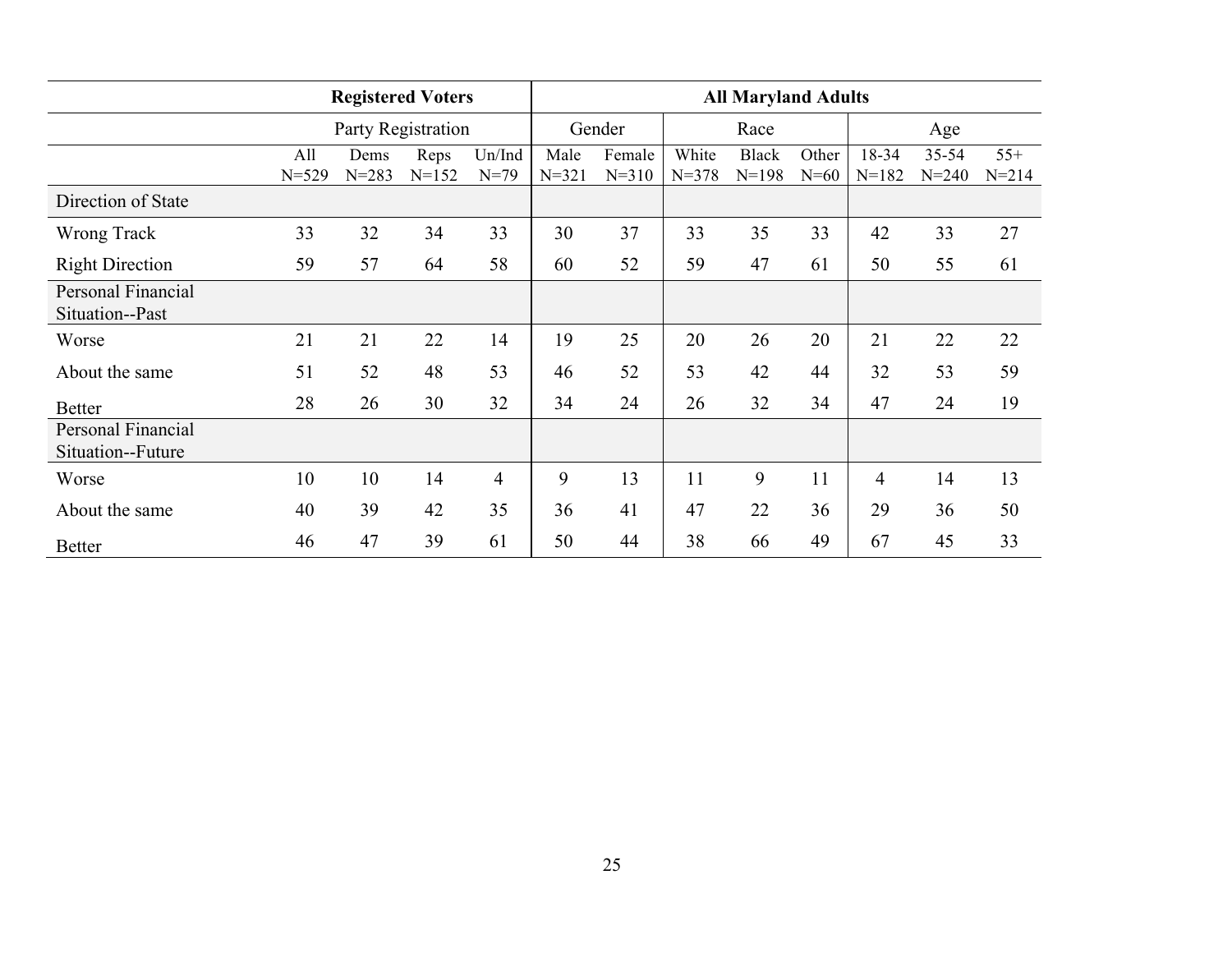|                                            | <b>Registered Voters</b> |                   |                   |                    |                   | <b>All Maryland Adults</b> |                    |                           |                 |                  |                    |                    |  |  |
|--------------------------------------------|--------------------------|-------------------|-------------------|--------------------|-------------------|----------------------------|--------------------|---------------------------|-----------------|------------------|--------------------|--------------------|--|--|
|                                            | Party Registration       |                   |                   |                    | Gender            |                            |                    |                           | Race<br>Age     |                  |                    |                    |  |  |
|                                            | All<br>$N = 529$         | Dems<br>$N = 283$ | Reps<br>$N = 152$ | Un/Ind<br>$N = 79$ | Male<br>$N = 321$ | Female<br>$N = 310$        | White<br>$N = 378$ | <b>Black</b><br>$N = 198$ | Other<br>$N=60$ | 18-34<br>$N=182$ | 35-54<br>$N = 240$ | $55+$<br>$N = 214$ |  |  |
| Redistricting                              |                          |                   |                   |                    |                   |                            |                    |                           |                 |                  |                    |                    |  |  |
| Determined by elected<br>officials         | 22                       | 24                | 20                | 15                 | 22                | 19                         | 13                 | 30                        | 40              | 29               | 19                 | 16                 |  |  |
| Determined by independent<br>commission    | 73                       | 71                | 75                | 83                 | 73                | 73                         | 81                 | 64                        | 52              | 68               | 75                 | 74                 |  |  |
| Post-Labor Day Start for<br>Public Schools |                          |                   |                   |                    |                   |                            |                    |                           |                 |                  |                    |                    |  |  |
| Oppose                                     | 19                       | 20                | 16                | 20                 | 22                | 16                         | 17                 | 24                        | 18              | 20               | 22                 | 16                 |  |  |
| Support                                    | 74                       | 72                | 80                | 73                 | 69                | 77                         | 74                 | 70                        | 74              | 73               | 74                 | 70                 |  |  |
| Legalizing Marijuana in<br>Maryland        |                          |                   |                   |                    |                   |                            |                    |                           |                 |                  |                    |                    |  |  |
| Oppose                                     | 42                       | 39                | 54                | 35                 | 38                | 46                         | 40                 | 43                        | 43              | 24               | 46                 | 51                 |  |  |
| Support                                    | 54                       | 57                | 42                | 61                 | 55                | 50                         | 53                 | 51                        | 54              | 70               | 48                 | 43                 |  |  |
| Determining Marijuana<br>Policy            |                          |                   |                   |                    |                   |                            |                    |                           |                 |                  |                    |                    |  |  |
| Determined by federal<br>government        | 30                       | 34                | 26                | 26                 | 28                | 34                         | 30                 | 33                        | 28              | 28               | 31                 | 33                 |  |  |
| Left up to the states                      | 66                       | 61                | 70                | 69                 | 67                | 60                         | 64                 | 62                        | 67              | 68               | 64                 | 59                 |  |  |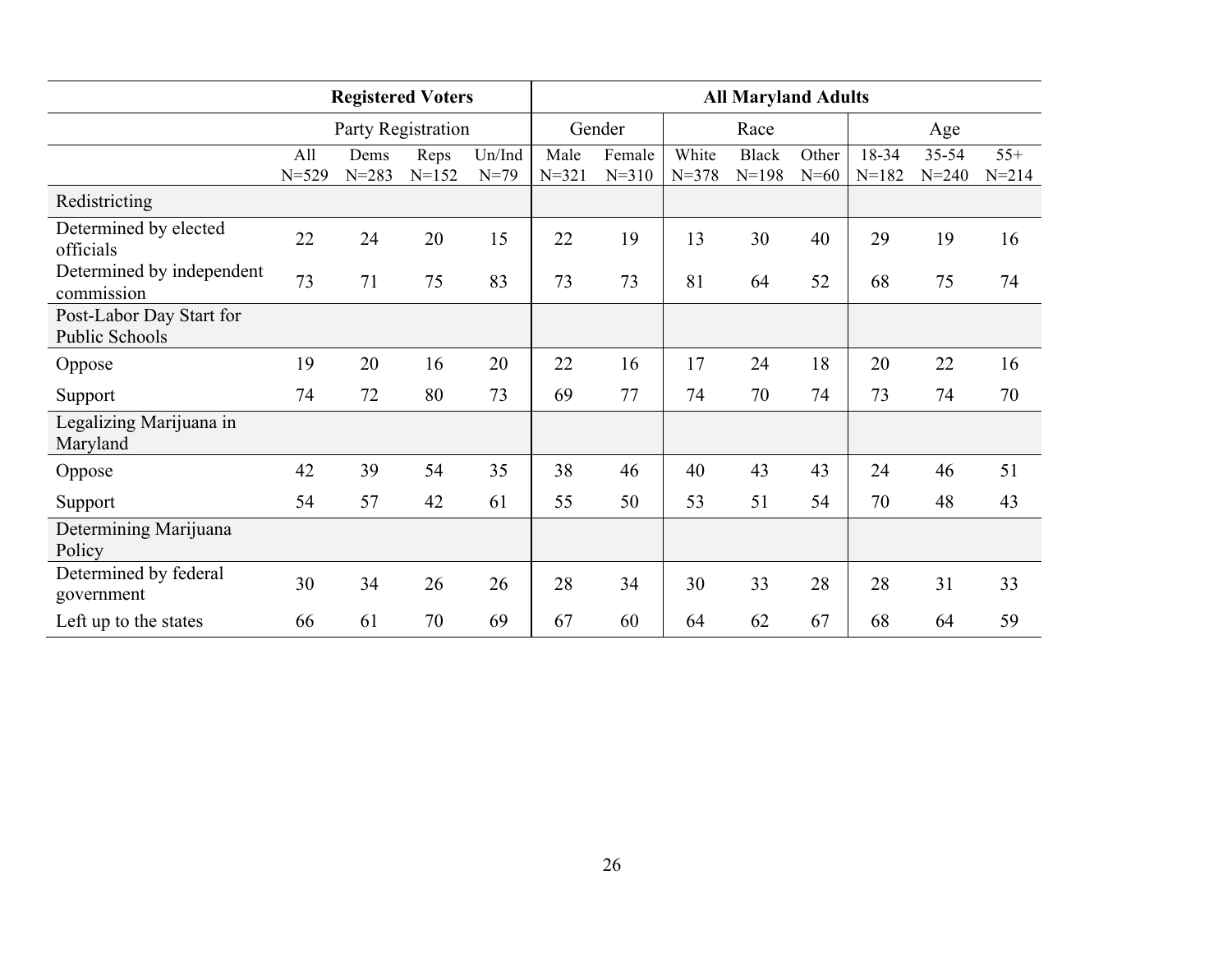|                                                        |                    | <b>Registered Voters</b> |                   |                    | <b>All Maryland Adults</b> |                     |                    |                           |                 |                    |                        |                    |  |
|--------------------------------------------------------|--------------------|--------------------------|-------------------|--------------------|----------------------------|---------------------|--------------------|---------------------------|-----------------|--------------------|------------------------|--------------------|--|
|                                                        | Party Registration |                          |                   |                    | Gender<br>Race             |                     |                    |                           |                 | Age                |                        |                    |  |
|                                                        | All<br>$N = 529$   | Dems<br>$N = 283$        | Reps<br>$N = 152$ | Un/Ind<br>$N = 79$ | Male<br>$N = 321$          | Female<br>$N = 310$ | White<br>$N = 378$ | <b>Black</b><br>$N = 198$ | Other<br>$N=60$ | 18-34<br>$N = 182$ | $35 - 54$<br>$N = 240$ | $55+$<br>$N = 214$ |  |
| Confederate Memorials                                  |                    |                          |                   |                    |                            |                     |                    |                           |                 |                    |                        |                    |  |
| Should be removed                                      | 29                 | 41                       | 5                 | 33                 | 26                         | 31                  | 17                 | 47                        | 34              | 31                 | 32                     | 23                 |  |
| Should stay                                            | 64                 | 51                       | 91                | 63                 | 67                         | 63                  | 77                 | 44                        | 61              | 67                 | 61                     | 68                 |  |
| Views on Immigration                                   |                    |                          |                   |                    |                            |                     |                    |                           |                 |                    |                        |                    |  |
| Should stay and be allowed<br>to apply for citizenship | 63                 | 77                       | 40                | 56                 | 57                         | 67                  | 54                 | 78                        | 57              | 65                 | 61                     | 60                 |  |
| Should stay, but only as<br>guest workers              | 13                 | 11                       | 15                | 15                 | 15                         | 11                  | 15                 | 8                         | 15              | 12                 | 10                     | 18                 |  |
| Should have to leave US                                | 19                 | 7                        | 38                | 24                 | 23                         | 17                  | 25                 | 11                        | 20              | 19                 | 25                     | 15                 |  |
| Rates of Immigration in<br>Past 10 Years               |                    |                          |                   |                    |                            |                     |                    |                           |                 |                    |                        |                    |  |
| Decrease                                               | 8                  | 11                       | $\overline{3}$    | 8                  | 9                          | 5                   | 6                  | 11                        | $\overline{7}$  | 9                  | 9                      | 6                  |  |
| Stay the same                                          | 13                 | 16                       | 9                 | 14                 | 15                         | 13                  | 17                 | $\overline{7}$            | 16              | 15                 | 14                     | 12                 |  |
| Increase                                               | 74                 | 69                       | 84                | 70                 | 70                         | 77                  | 72                 | 75                        | 72              | 71                 | 71                     | 77                 |  |